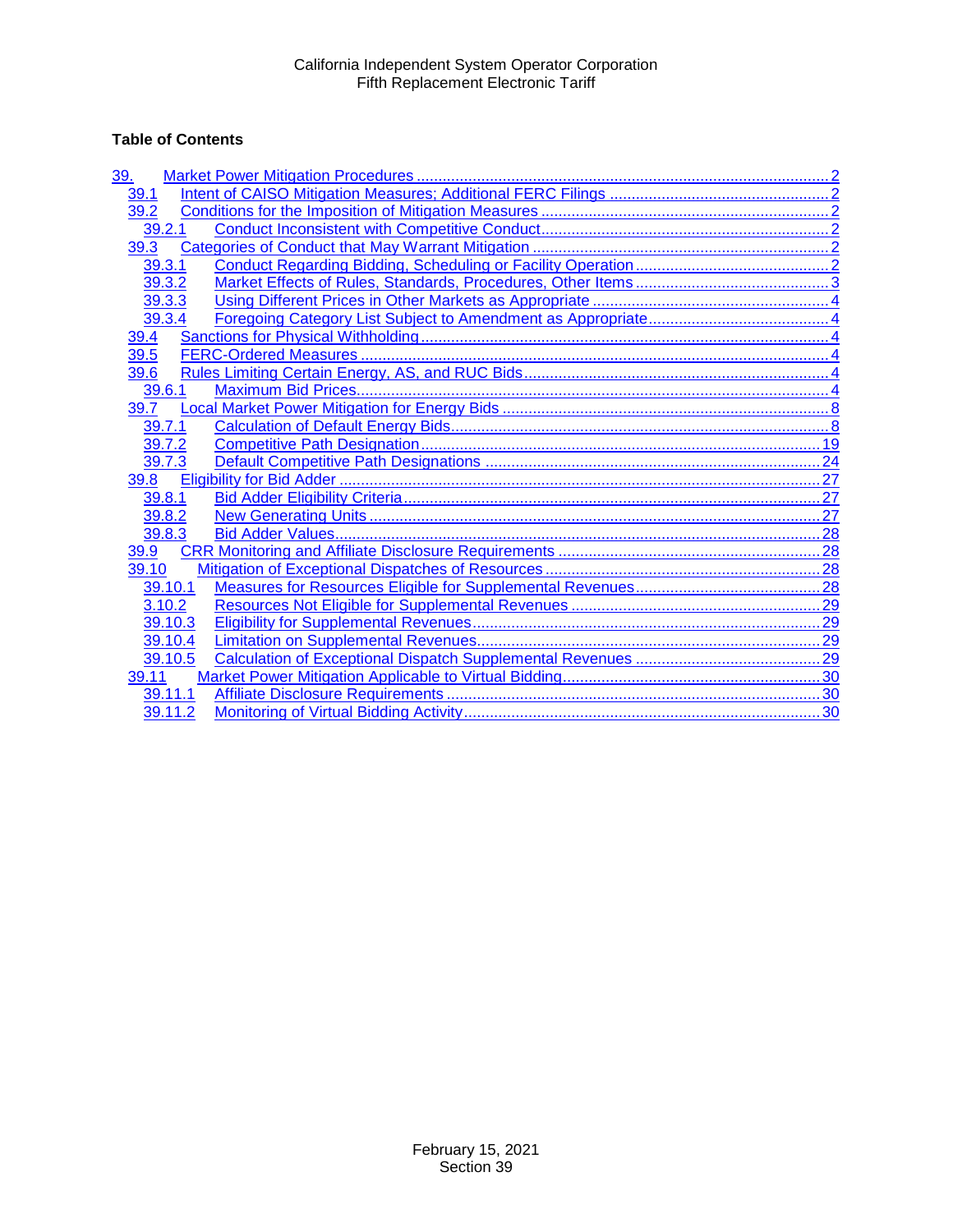#### <span id="page-1-0"></span>**39. Market Power Mitigation Procedures**

#### <span id="page-1-1"></span>**39.1 Intent of CAISO Mitigation Measures; Additional FERC Filings**

These CAISO market power mitigation measures ("Mitigation Measures") are intended to provide the means for the CAISO to mitigate the market effects of any conduct that would substantially distort competitive outcomes in the CAISO Markets while avoiding unnecessary interference with competitive price signals. These Mitigation Measures are intended to minimize interference with an open and competitive market, and thus to permit, to the maximum extent practicable, price levels to be determined by competitive forces under the prevailing market conditions. To that end, the Mitigation Measures authorize the mitigation only of specific conduct identified through explicit procedures specified below. In addition, the CAISO shall monitor the markets it administers for conduct that it determines constitutes an abuse of market power but is not addressed by the market power mitigation procedures specified below. If the CAISO identifies any such conduct, it shall make a filing under Section 205 of the Federal Power Act, 16 U.S.C. § 824d, with FERC requesting authorization to apply appropriate mitigation measures. Any such filing shall identify the particular conduct the CAISO believes warrants mitigation, shall propose a specific mitigation measure for the conduct, and shall set forth the CAISO's justification for imposing that mitigation measure.

## <span id="page-1-2"></span>**39.2 Conditions for the Imposition of Mitigation Measures**

## <span id="page-1-3"></span>**39.2.1 Conduct Inconsistent with Competitive Conduct**

In general, the CAISO shall consider a Market Participant's conduct to be inconsistent with competitive conduct if the conduct would not be in the economic interest of the Market Participant in the absence of market power. The categories of conduct that are inconsistent with competitive conduct include, but may not be limited to, the four categories of conduct specified in Section 39.3 below.

## <span id="page-1-4"></span>**39.3 Categories of Conduct that May Warrant Mitigation**

## <span id="page-1-5"></span>**39.3.1 Conduct Regarding Bidding, Scheduling or Facility Operation**

Mitigation Measures may be applied to bidding, scheduling or operation of an Electric Facility or as specified in Section 39.3.1. The following categories of conduct, whether by a single firm or by multiple firms acting in concert, may cause a material effect on prices or generally the outcome of the CAISO Markets if exercised from a position of market power. Accordingly, the CAISO shall monitor the CAISO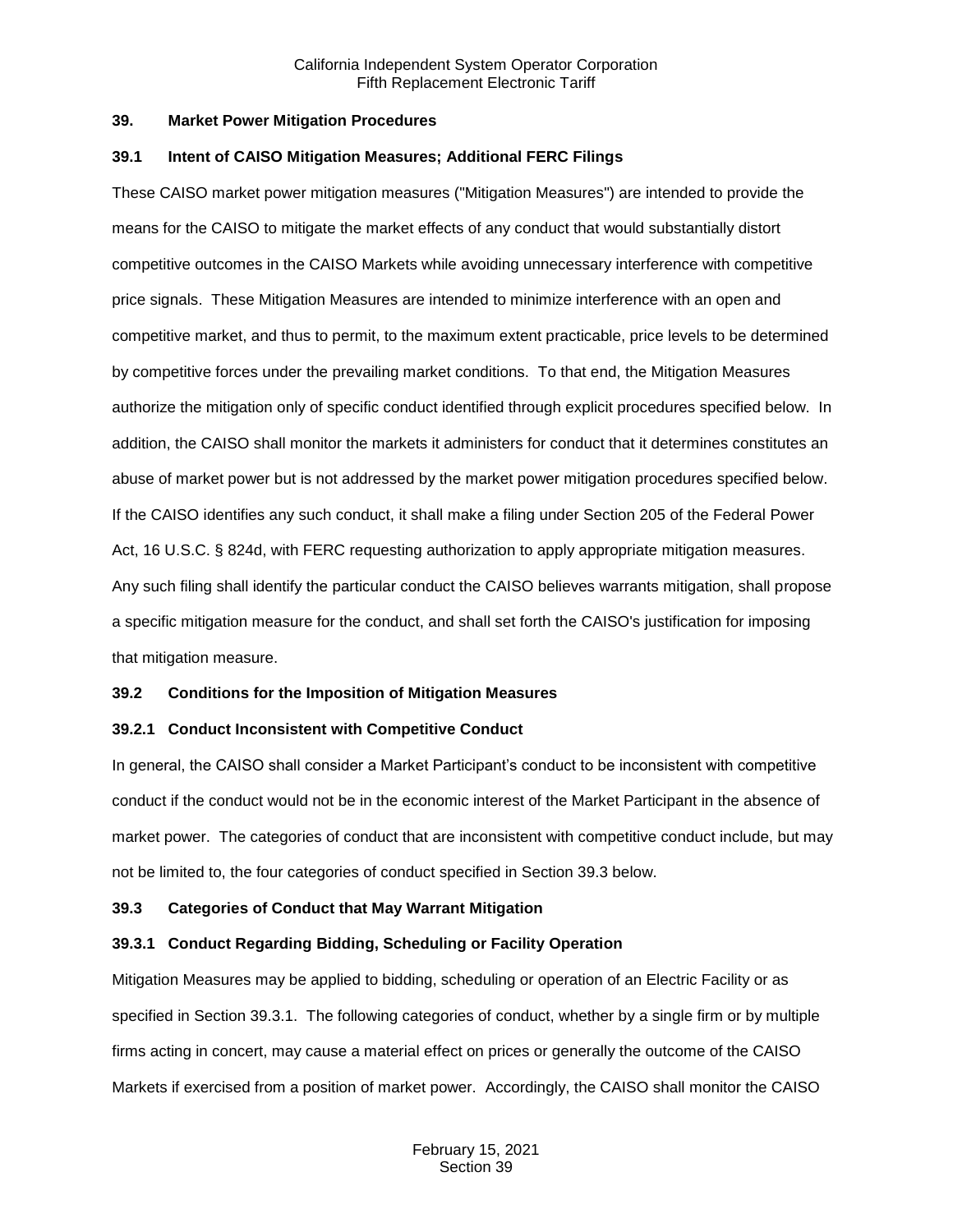Markets for the following categories of conduct, and shall impose appropriate Mitigation Measures if such conduct is detected and the other applicable conditions for the imposition of Mitigation Measures are met:

- (1) Physical withholding of an Electric Facility, in whole or in part, that is, not offering to sell or schedule the output of or services provided by an Electric Facility capable of serving a CAISO Market. Such withholding may include, but not be limited to: (i) falsely declaring that an Electric Facility has been forced out of service or otherwise become totally or partially unavailable, (ii) refusing to offer Bids for an Electric Facility when it would be in the economic interest, absent market power, of the withholding entity to do so, (iii) declining Bids called upon by the CAISO (unless the CAISO is informed in accordance with established procedures that the relevant resource for which the Bid is submitted has undergone a forced outage or derate), or (iv) operating a Generating Unit in Real-Time to produce an output level that is less than the Dispatch Instruction.
- (2) Economic withholding of an Electric Facility, that is, submitting Bids for an Electric Facility that are unjustifiably high (relative to known operational characteristics and/or the known operating cost of the resource) so that: (i) the Electric Facility is not or will not be dispatched or scheduled, or (ii) the Bids will set LMPs.
- (3) Uneconomic production from an Electric Facility that is, increasing the output of an Electric Facility to levels that would otherwise be uneconomic in order to cause, and obtain benefits from, a Transmission Constraint.
- (4) Bidding practices that distort prices or uplift charges away from those expected in a competitive market, such as registering Start-Up Cost and Minimum Load Cost data or submitting Bid Costs on behalf of an Electric Facility that are unjustifiably high (relative to known operational characteristics and/or the known operating cost of the resource) or misrepresenting the physical operating capabilities of an Electric Facility resulting in uplift payments or prices significantly in excess of actual costs.

## <span id="page-2-0"></span>**39.3.2 Market Effects of Rules, Standards, Procedures, Other Items**

Mitigation Measures may also be imposed to mitigate the market effects of a rule, standard, procedure, design feature, or known software imperfection of a CAISO Market that allows a Market Participant to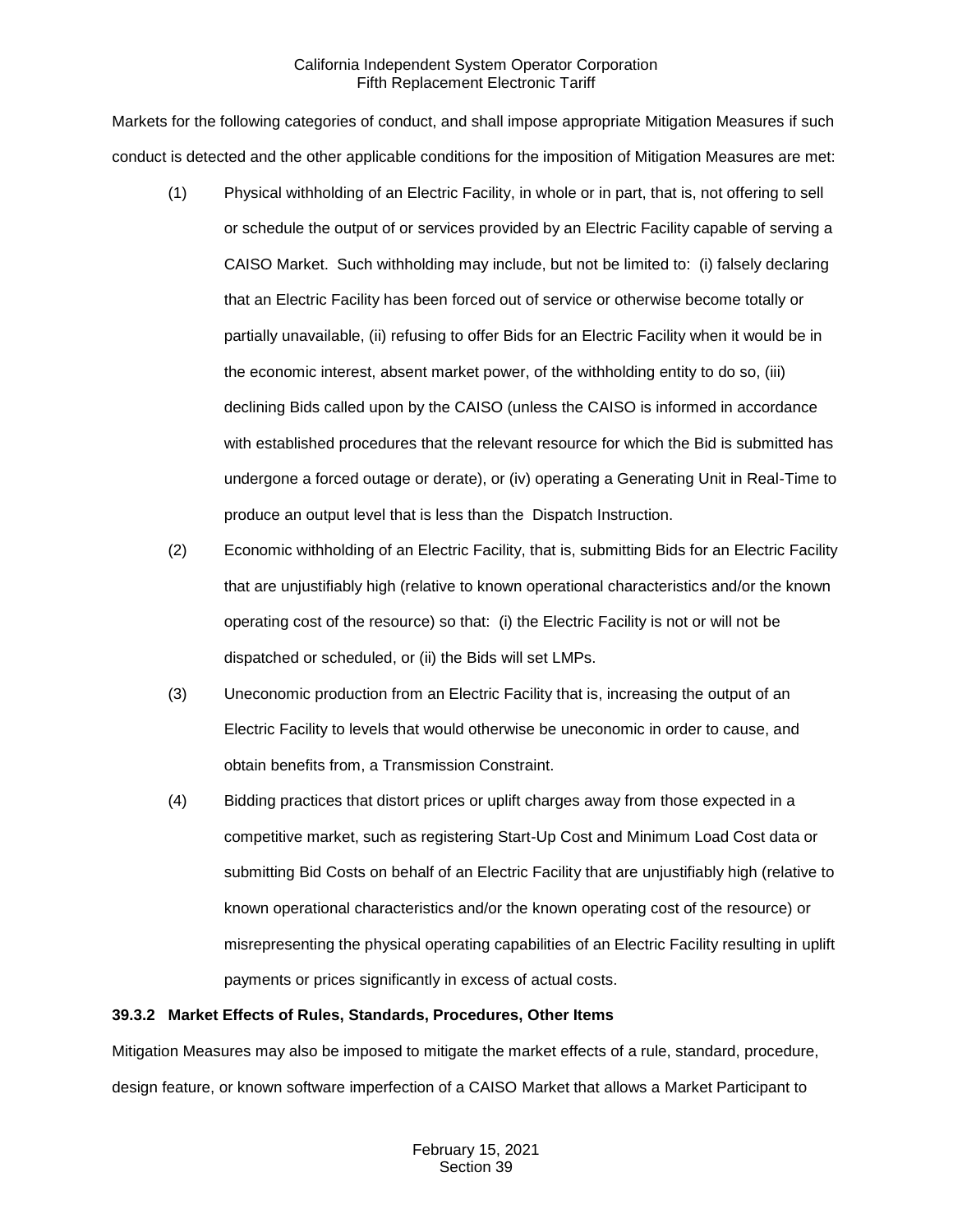manipulate market prices or otherwise impair the efficient operation of that market, pending the revision of such rule, standard, procedure design feature, or software defect to preclude such manipulation of prices or impairment of efficiency.

# <span id="page-3-0"></span>**39.3.3 Using Different Prices in Other Markets as Appropriate**

Taking advantage of opportunities to sell at a higher price or buy at a lower price in a market other than a CAISO Market shall not be deemed a form of withholding or otherwise inconsistent with competitive conduct.

# <span id="page-3-1"></span>**39.3.4 Foregoing Category List Subject to Amendment as Appropriate**

The CAISO shall monitor CAISO Markets for other categories of conduct, whether by a single firm or by multiple firms acting in concert, that have material effects on prices in a CAISO Market or other payments. The CAISO shall seek to amend the foregoing list as may be appropriate to include any such conduct that would substantially distort or impair the competitiveness of any of the CAISO Markets.

# <span id="page-3-2"></span>**39.4 Sanctions for Physical Withholding**

The CAISO may report a Market Participant the CAISO determines to have engaged in physical withholding, including providing the CAISO false information regarding derating or outage of an Electric Facility, to the Federal Energy Regulatory Commission in accordance with Section 9.3.10.5. In addition, a Market Participant that fails to operate a Generating Unit in conformance with CAISO Dispatch Instructions shall be subject to the penalties set forth in Section 11.23.

## <span id="page-3-3"></span>**39.5 FERC-Ordered Measures**

In addition to any mitigation measures specified above, the CAISO shall administer, and apply when appropriate in accordance with their terms, such other mitigation measures as it may be directed to implement by order of the FERC.

# <span id="page-3-4"></span>**39.6 Rules Limiting Certain Energy, AS, and RUC Bids**

## <span id="page-3-5"></span>**39.6.1 Maximum Bid Prices**

Notwithstanding any other provision of this CAISO Tariff, maximum Bid price provisions of Section 39 shall apply to limit, Energy Bids, RUC Availability Bids, and Ancillary Service Bids as specified below.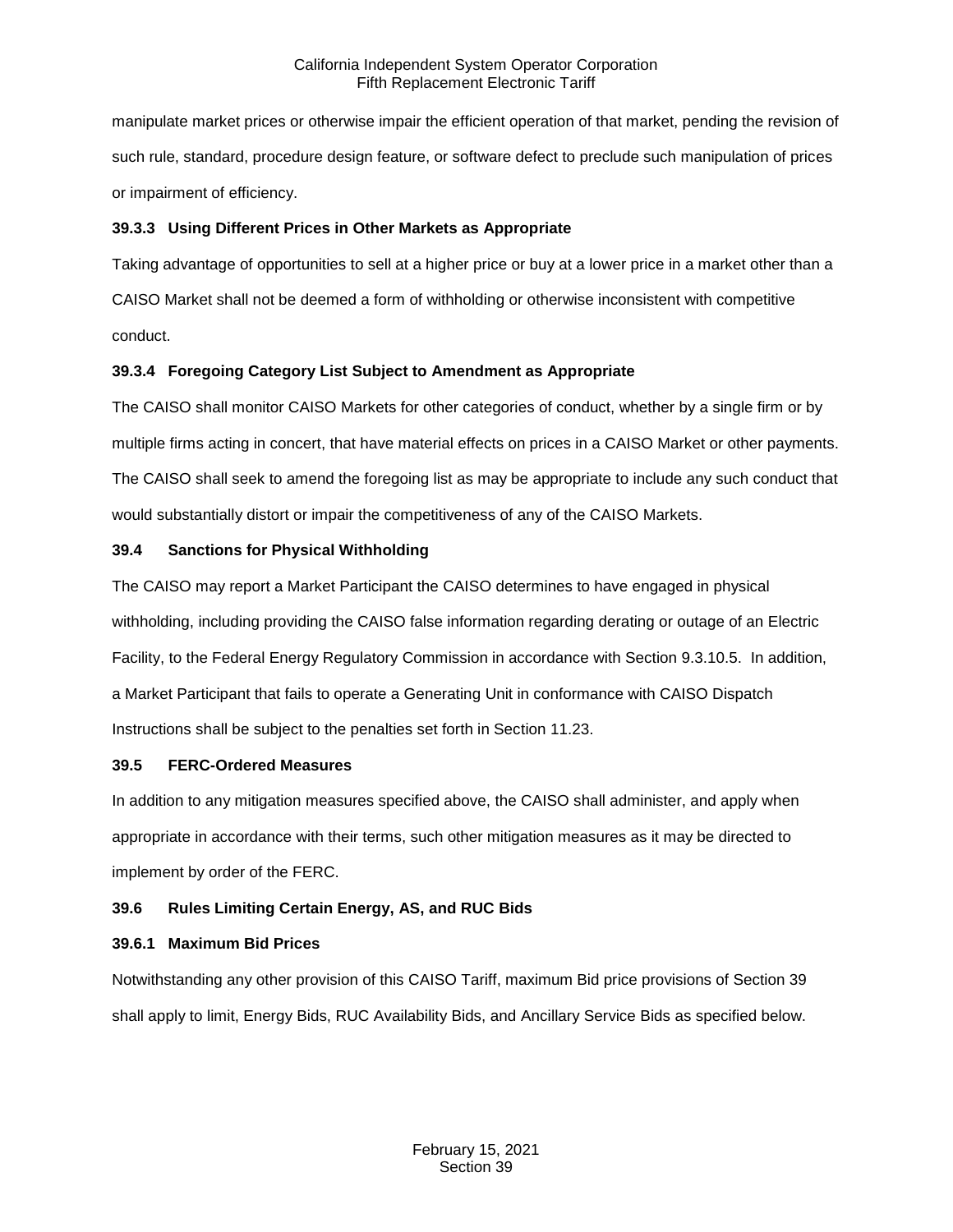# **39.6.1.1 Maximum Price for Energy Bids**

For the twelve (12) months following the effective date of this Section, the maximum Energy Bid prices shall be \$500/MWh. After the twelfth month following the effective date of this Section, the maximum Energy Bid price shall be \$750/MWh. After the twenty-fourth month following the effective date of this Section, the maximum Energy Bid price shall be \$1,000/MWh.

# **39.6.1.2 Maximum RUC Availability Bid Prices**

The maximum RUC Availability Bid price shall be \$250/MW/h.

# **39.6.1.3 Maximum Ancillary Services Bid Prices**

The maximum level for Ancillary Services Bid prices shall be \$250/MWh.

## **39.6.1.3.1 Maximum Regulation Mileage Bid Price**

The maximum Mileage Bid price shall be \$50.

## **39.6.1.4 Minimum Bid Price for Energy Bids**

The minimum Energy Bid price shall be negative \$150/MWh. These rules apply to all Energy Bids, including Virtual Bids.

## **39.6.1.5 Minimum Bid Price for Ancillary and RUC Bids**

Ancillary Service Bids and RUC Availability Bids submitted into CAISO markets must have Bid prices not less than \$0/MW/h.

## **39.6.1.5.1 Minimum Regulation Mileage Bid Prices**

Regulation Mileage Bids submitted into CAISO markets must have Bid prices not less than \$0.

# **39.6.1.6 Maximum Start-Up Cost and Minimum Load Cost Registered Cost Values**

The maximum Start-Up Cost and Minimum Load Cost values registered in the Master File by Scheduling Coordinators for capacity of non-Multi-Stage Generating Resources that are eligible and elect to use the Registered Cost methodology in accordance with Section 30.4 will be limited to one hundred fifty percent (150%) of the Projected Proxy Cost. The maximum Start-Up Cost and Minimum Load Cost values registered in the Master File by Scheduling Coordinators for capacity of Multi-Stage Generating Resources that are eligible and elect to use the Registered Cost methodology in accordance with Section 30.4 will be limited to one hundred fifty percent (150%) of the Projected Proxy Cost for each MSG Configuration of the resources. The Projected Proxy Cost for natural gas-fired resources will include a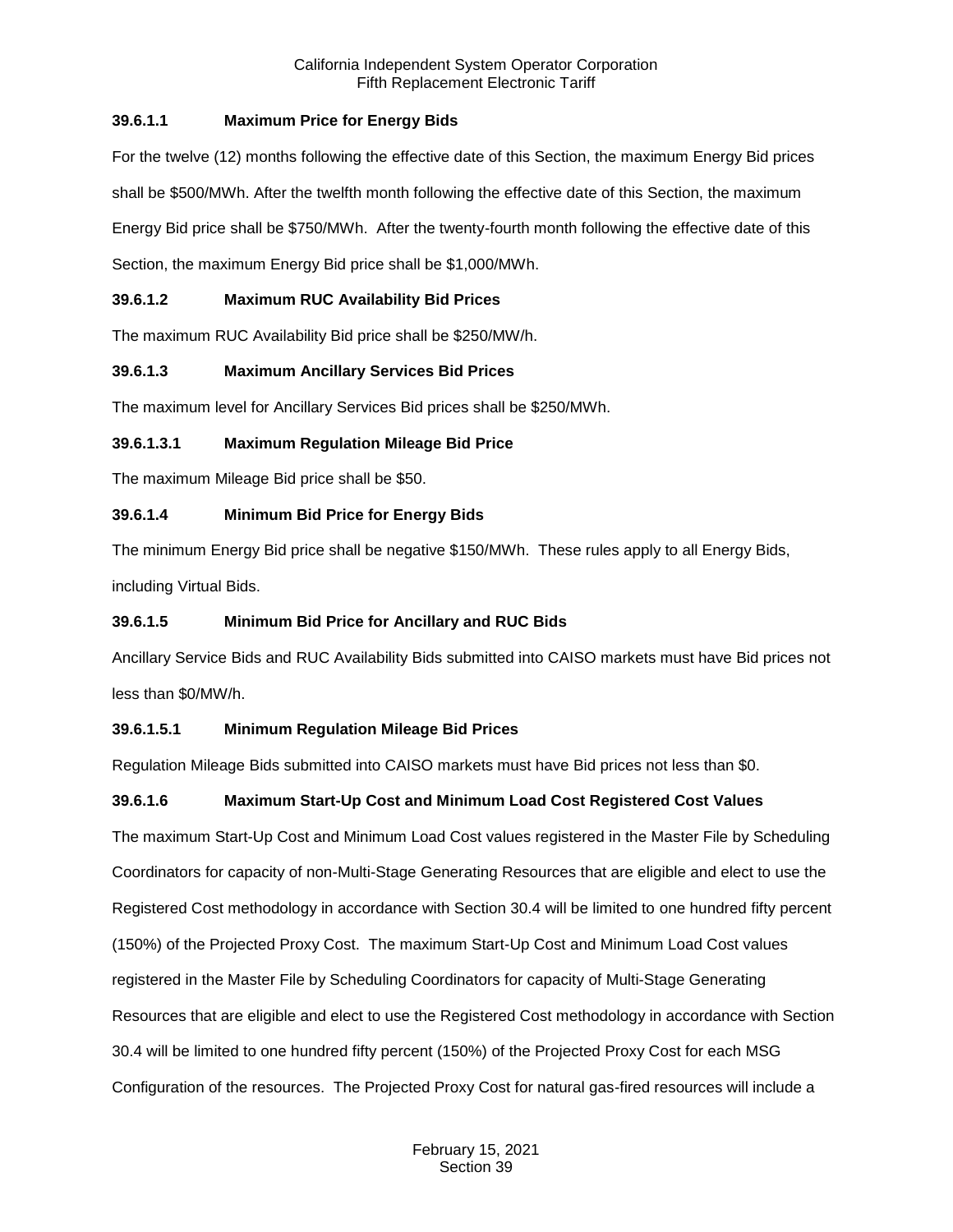gas price component, a major maintenance expense component, if available, a volumetric Grid Management Charge component, and, if eligible, a projected Greenhouse Gas Allowance Price component calculated as set forth in this Section 39.6.1.6. The Projected Proxy Cost for non-natural gasfired resources will be based on costs provided to the CAISO pursuant to Section 30.4.5.2, a major maintenance expense component, if available, a volumetric Grid Management Charge component, and, if eligible, a projected Greenhouse Gas Allowance Price component calculated as set forth in this Section 39.6.1.6.

## **39.6.1.6.1 Gas Price Component of Projected Proxy Cost**

For natural gas-fired resources, the CAISO will calculate a gas price to be used in establishing Default Start-Up Bids and Default Minimum Load Bids after the twenty-first (21<sup>st</sup>) day of each month and post it on the CAISO Website by the end of each calendar month. The price will be applicable for Scheduling Coordinators for natural gas-fired Use-Limited Resources electing to use the Registered Cost methodology set forth in Section 30.4.7 until a new gas price is calculated and posted on the CAISO Website. The gas price will be calculated as follows:

- (1) Daily closing prices for monthly natural gas futures contracts at Henry Hub for the next calendar month are averaged over the first twenty-one (21) days of the month, resulting in a single average for the next calendar month.
- (2) Daily prices for futures contracts for basis swaps at identified California delivery points, are averaged over the first twenty-one (21) days of the month for the identified California delivery points as set forth in the Business Practice Manual.
- (3) For each of the California delivery points, the average Henry Hub and basis swap prices are combined and will be used as the baseline gas price applicable for calculating the Default Start-Up Bids and Default Minimum Load Bids for Use-Limited Resources electing to use the Registered Cost methodology set forth in Section 30.4.7. The most geographically appropriate prices will apply to a particular resource.
- (4) The applicable intra-state gas transportation charge as set forth in the Business Practice Manual will be added to the baseline gas price for each Use-Limited Resource that elects to use the Registered Cost methodology set forth in Section 30.4.7 to create a final gas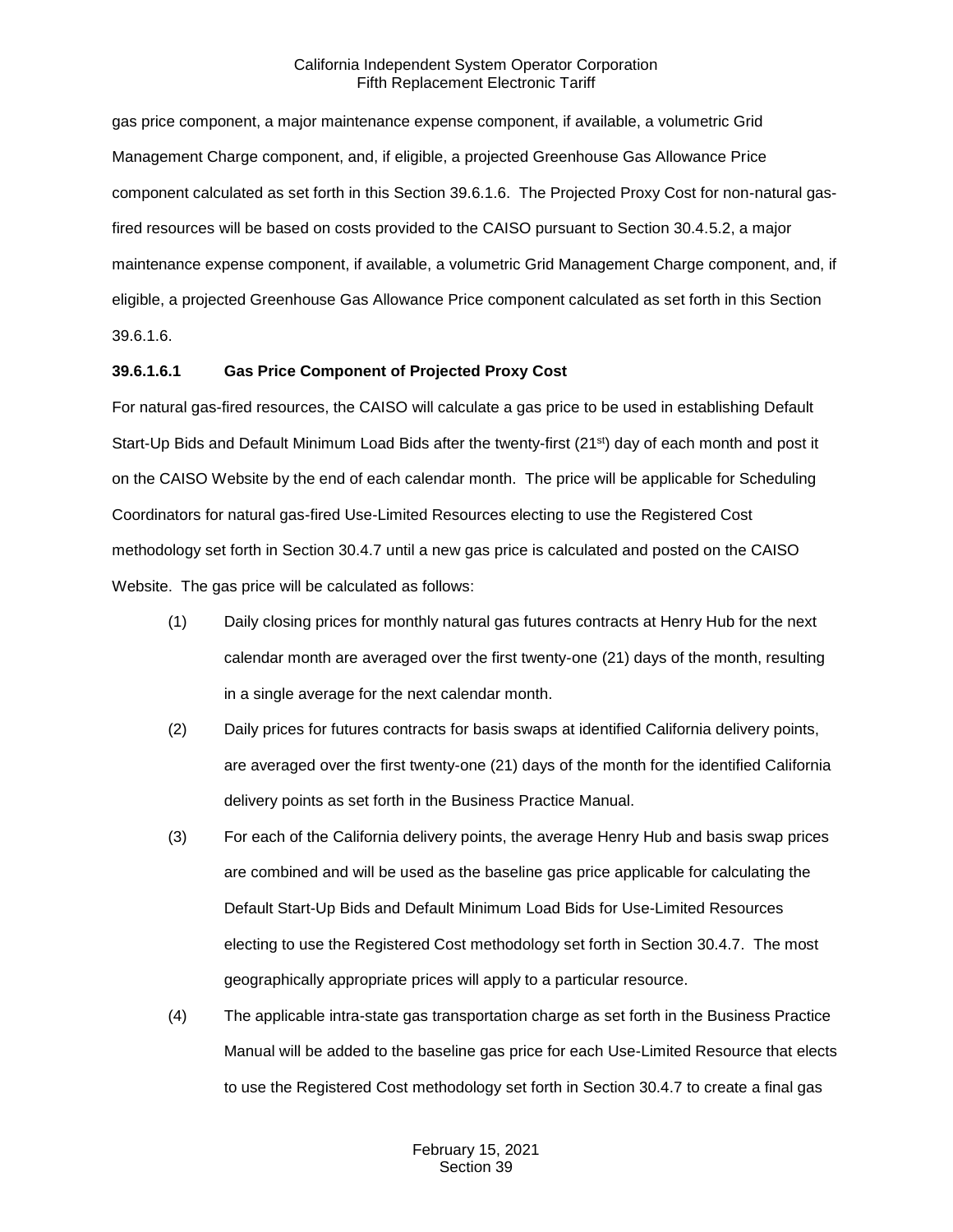price for calculating the Default Start-Up Bids and Default Minimum Load Bids for each such resource.

For non-natural gas-fired resources, the Projected Proxy Costs for Default Start-Up Bids and Default Minimum Load Bids will be calculated using the information as registered in the Master File used for calculating the Proxy Cost, as set forth in the Business Practice Manual.

## **39.6.1.6.2 Projected Greenhouse Gas Allowance Price**

For resources that are registered with the California Air Resources Board as having a greenhouse gas compliance obligation, the CAISO will calculate a projected Greenhouse Gas Allowance Price component to be used in establishing maximum Default Start-Up Bids and Default Minimum Load Bids after the twenty-first (21st) day of each month and will post it on the CAISO Website by the end of that month. The projected Greenhouse Gas Allowance Price component will be applicable for Scheduling Coordinators on behalf of eligible Use-Limited Resources electing to use the Registered Cost methodology until a new projected Greenhouse Gas Allowance Price component is calculated and posted on the CAISO Website. The projected Greenhouse Gas Allowance Price component will be calculated by averaging the applicable daily Greenhouse Gas Allowance Prices calculated over the first twenty (20) days of the month using the methodology set forth in Section 39.7.1.1.1.4.

## **39.6.1.6.3 Major Maintenance Expense Component**

The major maintenance expense component is determined based on the process set forth in Section 30.4.5.4.

## **39.6.1.6.4 Volumetric Grid Management Charge Component**

The volumetric Grid Management Charge component is set forth in Sections 39.7.1.1.1.1 and

39.7.1.1.1.2.

## **39.6.1.7 Maximum Transition Cost Values**

Scheduling Coordinators for capacity of Multi-Stage Generating Resources that are eligible and elect to use the Registered Cost methodology in accordance with Section 30.4 must register Transition Costs for each feasible transition between a lower MSG Configuration and a higher MSG Configuration, between zero and a maximum of 150 percent of the difference between the Projected Proxy Cost for the Start-Up Costs for the higher MSG Configuration, minus the Projected Proxy Cost for the Start-Up Costs for the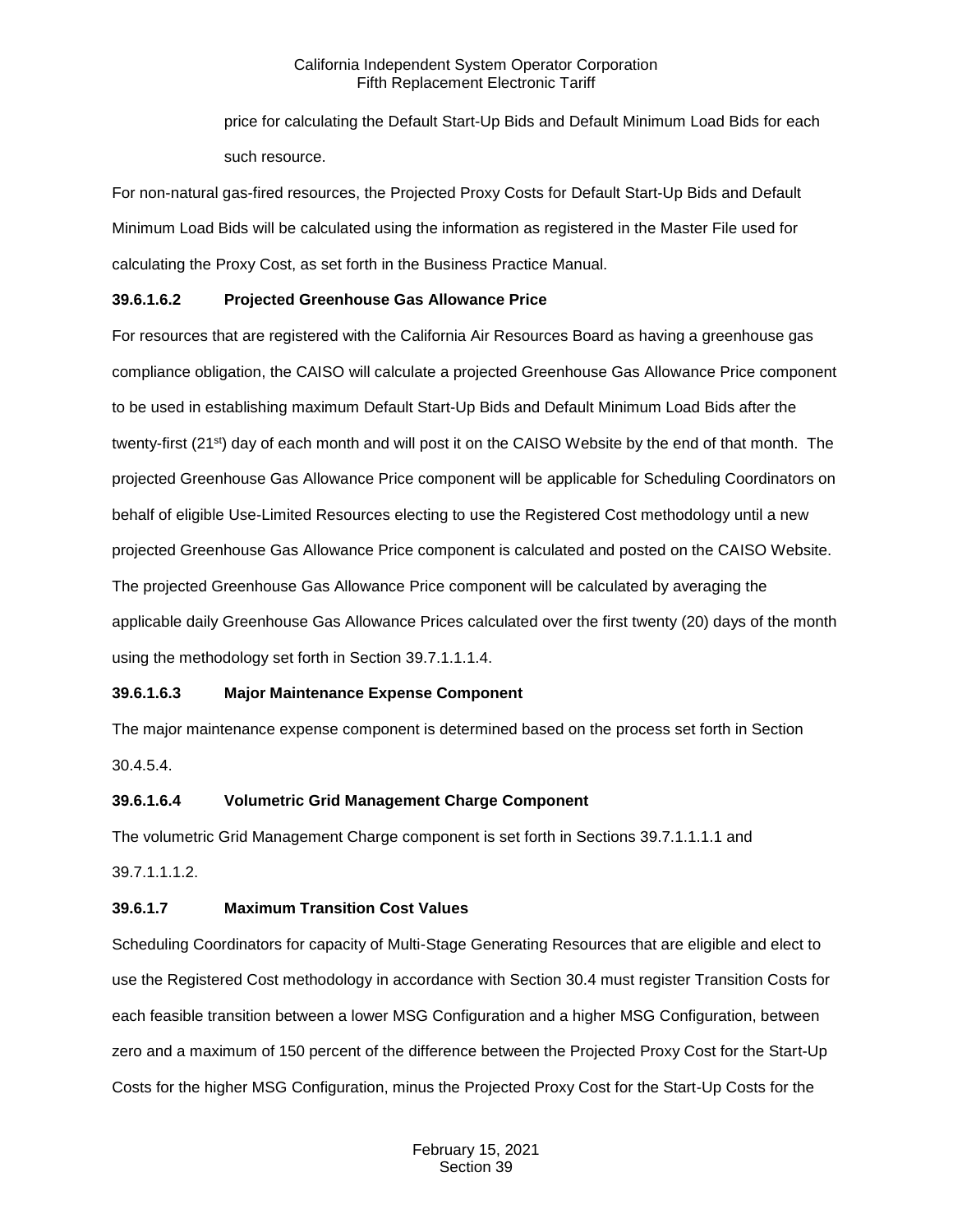lower MSG Configuration. If the result of this calculation is negative for any transition between two MSG Configurations, then the associated Transition Cost shall be zero.

#### <span id="page-7-0"></span>**39.7 Local Market Power Mitigation for Energy Bids**

Local Market Power Mitigation is based on the assessment and designation of Transmission Constraints as competitive or non-competitive pursuant to Section 39.7.2. The local market power mitigation processes are described in Section 31.2 for the DAM and Sections 34.1.5 for the RTM.

#### <span id="page-7-1"></span>**39.7.1 Calculation of Default Energy Bids**

Default Energy Bids shall be calculated by the CAISO, for the on-peak hours and off-peak hours for both the DAM and RTMs, pursuant to one of the methodologies described in this Section. The Scheduling Coordinator for each Generating Unit owner or Participating Load must rank order the following options of calculating the Default Energy Bid starting with its preferred method. The Scheduling Coordinator must provide the data necessary for determining the Variable Costs unless the Negotiated Rate Option precedes the Variable Cost Option in the rank order, in which case the Scheduling Coordinator must have a negotiated rate established with the CAISO. If no rank order is specified for a Generating Unit or Participating Load, then the default rank order of (1) Variable Cost Option, (2) Negotiated Rate Option, (3) LMP Option will be applied. For the first ninety (90) days after changes to resource status and MSG Configurations as specified in Section 27.8.3, including the first ninety (90) days after the effective date of Section 27.8.3, the Default Energy Bid option for the resource is limited to the Negotiated Rate Option or the Variable Cost Option.

#### **39.7.1.1 Variable Cost Option**

For natural gas-fueled units, the Variable Cost Option will calculate the Default Energy Bid by adding incremental cost (comprised of incremental fuel cost plus a volumetric Grid Management Charge adder plus a greenhouse gas cost adder if applicable) with variable operation and maintenance cost, by multiplying the sum by the Default Energy Bid Multiplier, adding a Bid Adder if applicable for a Frequently Mitigated Unit, and adding Variable Energy Opportunity Costs, if any. For non-natural gas-fueled units, the Variable Cost Option will calculate the Default Energy Bid by summing incremental fuel or fuelequivalent cost plus a volumetric Grid Management Charge plus a greenhouse gas cost adder if applicable, multiplying the sum by the Default Energy Bid Multiplier, adding a Bid Adder if applicable for a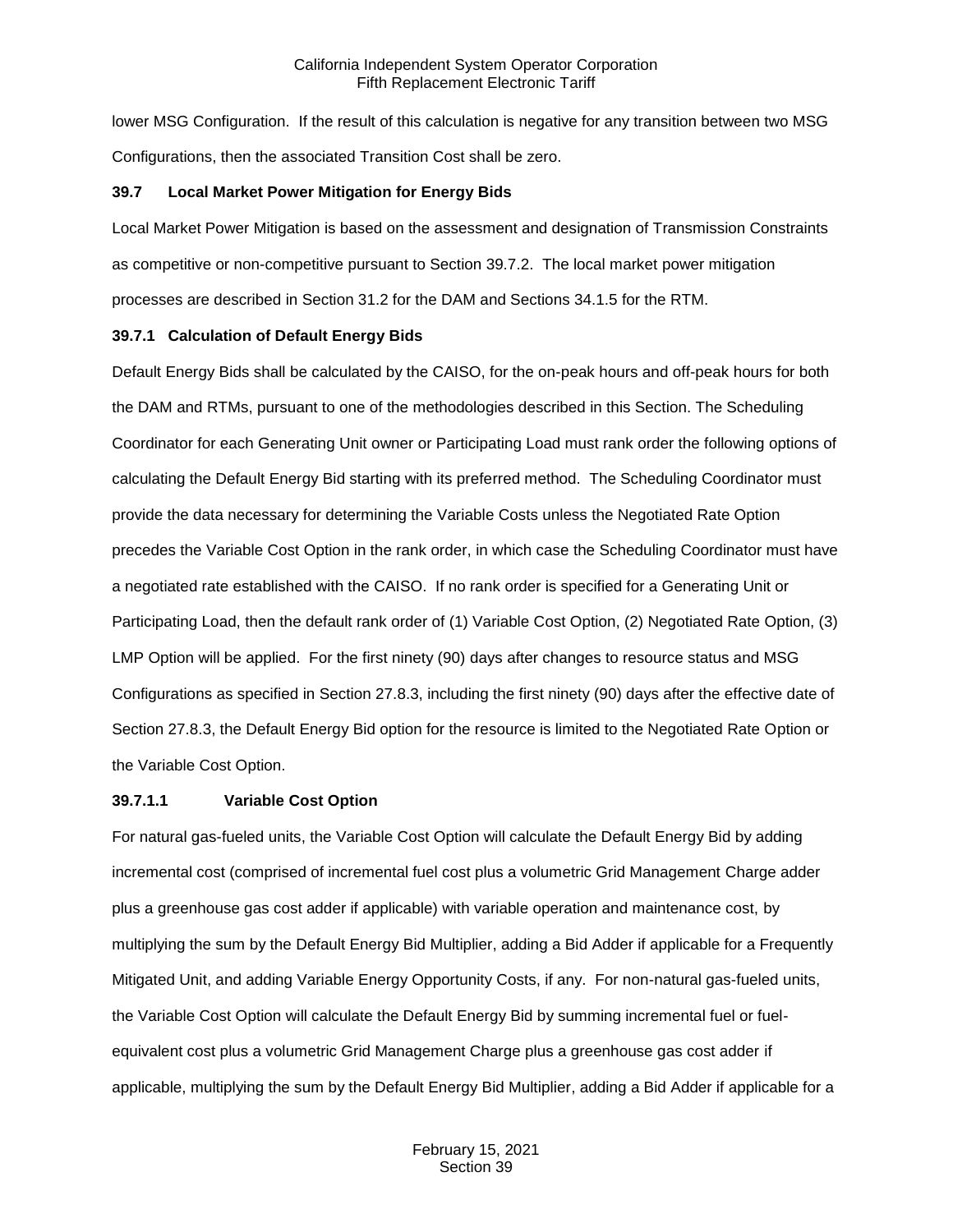Frequently Mitigated Unit, and adding Variable Energy Opportunity Costs, if any.

#### **39.7.1.1.1 Incremental Cost Calculation Under the Variable Cost Option**

#### **39.7.1.1.1.1 Natural Gas-Fired Resources**

(a) Calculation of incremental fuel cost - For natural gas-fueled units, incremental fuel cost is calculated based on an incremental heat rate curve multiplied by the natural gas price calculated as described below.

Resource owners shall submit to the CAISO average heat rates (Btu/kWh) measured for at least two (2) and up to eleven (11) generating operating points (MW), where the first and last operating points refer to the minimum and maximum operating levels (i.e., PMin and PMax), respectively. The average heat rate curve formed by the (Btu/kWh, MW) pairs is a piece-wise linear curve between operating points, and two (2) average heat rate pairs yield one (1) incremental heat rate segment that spans two (2) consecutive operating points. The incremental heat rates (Btu/kWh) in the incremental heat rate curve are calculated by converting the average heat rates submitted by resource owners to the CAISO to requirements of heat input (Btu/h) for each of the operating points and dividing the changes in requirements of heat input from one (1) operating point to the next by the changes in MW between two (2) consecutive operating points as specified in the Business Practice Manual. For each segment representing operating levels below eighty (80) percent of the unit's PMax, the incremental heat rate is limited to the maximum of the average heat rates for the two (2) operating points used to calculate the incremental heat rate segment.

The unit's final incremental fuel cost curve is calculated by multiplying this incremental heat rate curve by the applicable natural gas price, and then, if necessary, applying a leftto-right adjustment to ensure that the final incremental cost curve is monotonically nondecreasing. Heat rate and cost curves shall be stored, updated, and validated in the Master File.

(b) Calculation of greenhouse gas cost adder - For each natural gas-fired resource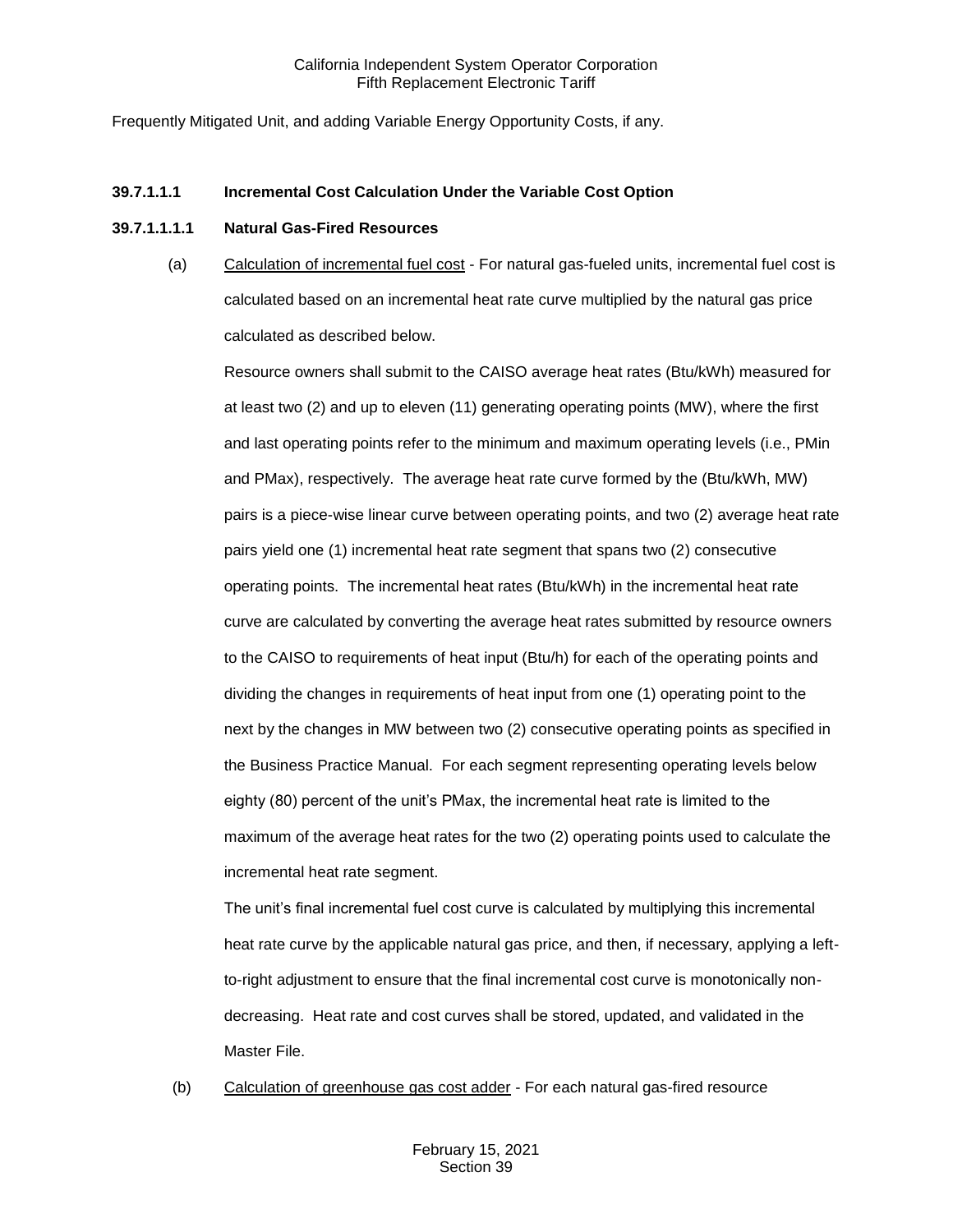registered with the California Air Resources Board as having a greenhouse gas compliance obligation, the CAISO will calculate a greenhouse gas cost adder as the product of the resource's incremental heat rate, the greenhouse gas emissions rate authorized by the California Air Resources Board, and the applicable Greenhouse Gas Allowance Price.

(c) Calculation of volumetric Grid Management Charge adder - For each natural gas-fired resource, the CAISO will include a volumetric Grid Management Charge adder that consists of: (i) the Market Services Charge; (ii) the System Operations Charge; and (iii) the Bid Segment Fee divided by the MW in the Bid segment.

#### **39.7.1.1.1.2 Non-Natural Gas-Fired Resources**

For non-natural gas-fueled units, incremental fuel cost is calculated based on an average cost curve as described below.

Resource owners for non-natural gas-fueled units shall submit to the CAISO average fuel or fuel equivalent costs (\$/MW) measured for at least two (2) and up to eleven (11) generating operating points (MW), where the first and last operating points refer to the minimum and maximum operating levels (i.e., PMin and PMax), respectively. The average cost curve formed by the (\$/MWh, MW) pairs is a piece-wise linear curve between operating points, and two (2) average cost pairs yield one (1) incremental cost segment that spans two (2) consecutive operating points. For each segment representing operating levels below eighty percent (80%) of the unit's PMax, the incremental cost rate is limited to the maximum of the average cost rates for the two (2) operating points used to calculate the incremental cost segment. The unit's final incremental fuel cost curve is then adjusted, if necessary, applying a left-to-right adjustment to ensure that the final incremental cost curve is monotonically non-decreasing. The CAISO will include, if applicable: (i) greenhouse gas allowance costs for each non-natural gas-fired resource registered with the California Air Resources Board as having a greenhouse gas compliance obligation, as provided to the CAISO by the Scheduling Coordinator for the resource; (ii) variable operation and maintenance cost; and (iii) a volumetric Grid Management Charge adder that consists of: (a) the Market Services Charge; (b) the System Operations Charge; and (c) the Bid Segment Fee divided by the MW in the Bid segment. Cost curves shall be stored, updated, and validated in the Master File.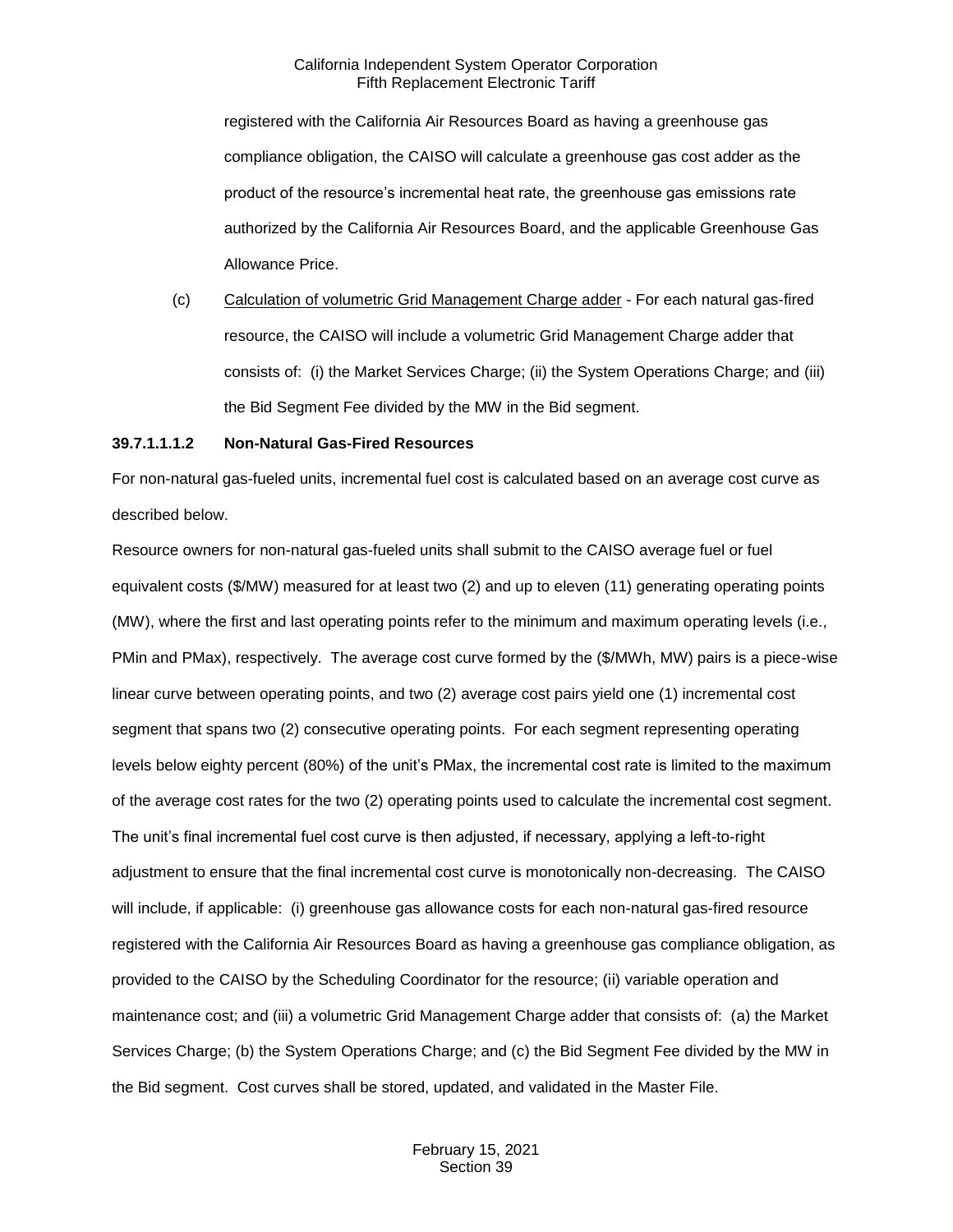#### **39.7.1.1.1.3 Calculation of Natural Gas Price**

- (a) The CAISO will use different gas price indices for the Day-Ahead Market and the Real-Time Market. If a gas price index is unavailable for any reason, the CAISO will use the most recent available gas price index as set forth in Section 39.7.1.1.1.3(c).
- (b) For all Trading Days of the Day-Ahead Market, except for Mondays when the Mondayonly gas price index is available and meets the liquidity criteria described below, the CAISO will calculate a gas price index based on natural gas commodity prices reported by the Intercontinental Exchange one (1) day prior to the applicable Trading Day between 8:00 a.m. and 9:00 a.m. Pacific Time for natural gas deliveries on the Trading Day. The natural gas commodity prices reported by the Intercontinental Exchange are volumeweighted average gas prices reported during its next-day trading window. For Monday Trading Days, the CAISO will use the Monday-only gas price index when it is reported by the Intercontinental Exchange three (3) days prior to the Monday Trading Day, provided:
	- (i) The historical average volume of the Monday-only gas price index at a given location, using no more than ninety (90) days of trading, is at least 25,000 MMBTUs based on the CAISO's test of whether the volume at a given location is above 25,000 MMBTUs at least once every six (6) months; and
	- (ii) On any given day the Monday-only gas price index published at the locations that meet the requirement in subsection (b)(i) above represents at least five (5) transitions.
- (c) For all Trading Days of the Real-Time Market, except for Mondays when the Mondayonly gas price index is available and meets the liquidity criteria described below, the CAISO will calculate a gas price index using at least one (1) price from the following publications: Natural Gas Intelligence, SNL Energy/BTU's Daily Gas Wire, or Platt's Gas Daily. The CAISO will update the gas price indices for the Real-Time Market between 7:00 p.m. and 10:00 p.m. Pacific Time using the natural gas prices published one (1) day prior to the applicable Trading Day for natural gas deliveries on the Trading Day, unless gas prices are not published on that day, in which case the CAISO will use the most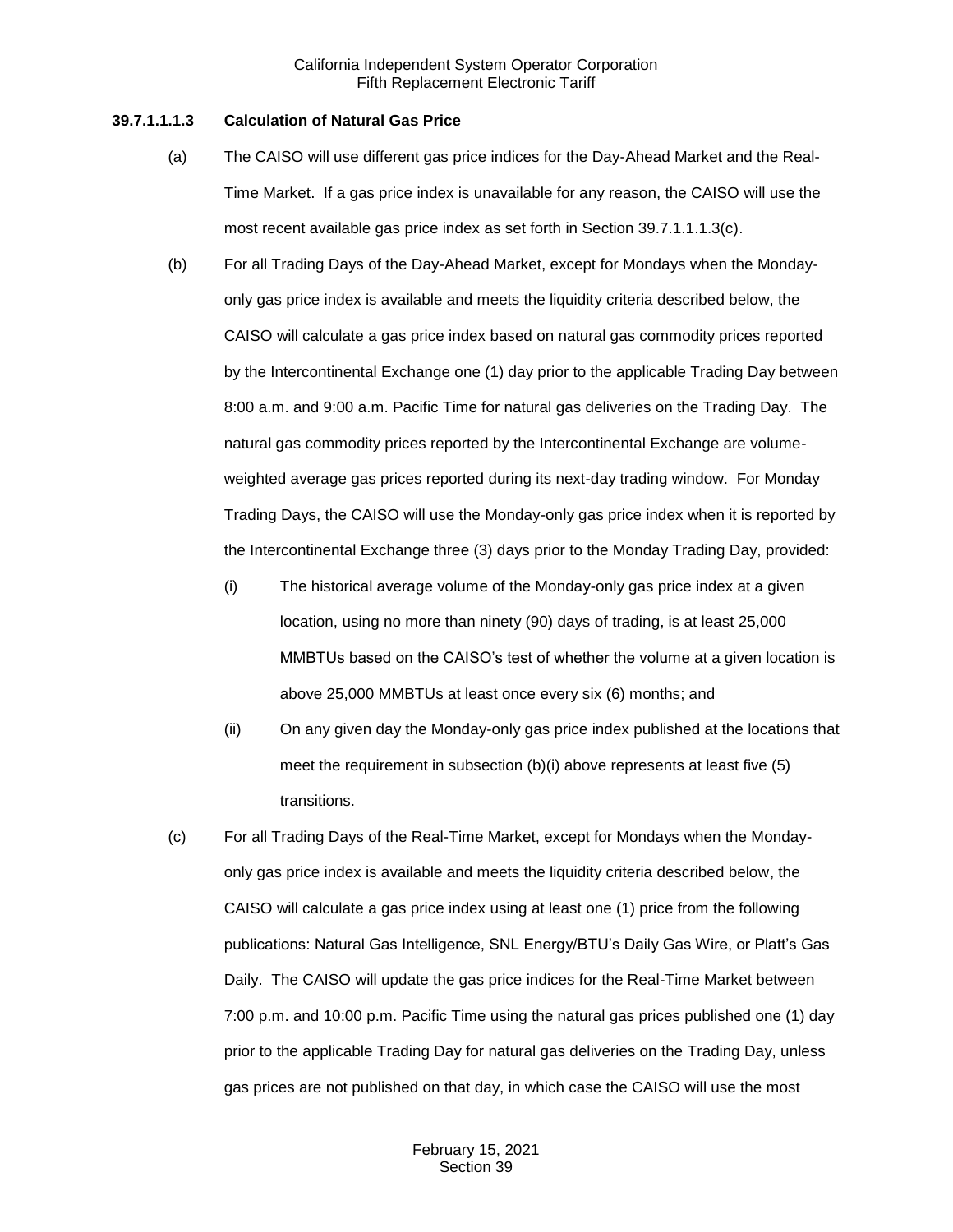recently published gas prices that are available. For Monday Trading Days, the CAISO will use the Monday-only gas price index when it is reported by the Intercontinental Exchange three (3) days prior to the Monday Trading Day, provided:

- (i) The historical average volume of the Monday-only gas price index at a given location, using no more than ninety (90) days of trading, is at least 25,000 MMBTUs based on the CAISO's test of whether the volume at a given location is above 25,000 MMBTUs at least once every six (6) months; and
- (ii) On any given day the Monday-only index gas price published at the locations that meet the requirement in subsection(c)(i) above represents at least five (5) transactions.

## **39.7.1.1.1.4 Calculation of Greenhouse Gas Allowance Price**

To calculate the Greenhouse Gas Allowance Price, the CAISO will average two prices from the following vendors: the Intercontinental Exchange and ARGUS. If a greenhouse gas price from a vendor is unavailable for any reason, the CAISO will use the most recent available greenhouse gas price from that vendor. If for any reason the CAISO cannot calculate a Greenhouse Gas Allowance Price, it will use the most recently calculated value. The CAISO will update the Greenhouse Gas Allowance Price by approximately 22:00 Pacific Time each day (T). The daily Greenhouse Gas Allowance Price will be used in the next day's Real-Time Market (T+1) and in the Day-Ahead Market for the following Trading Day (T+2). The CAISO will calculate each Greenhouse Gas Allowance Price during a year using prices for greenhouse gas allowances from that same year.

## **39.7.1.1.2 Variable Operation and Maintenance Cost Under the Variable Cost Option**

The default value for the variable operation and maintenance cost portion will vary by fuel source or technology as follows: (1) solar \$0.00/MWh; (2) nuclear \$1.00/MWh; (3) coal \$2.00/MWh; (4) wind \$2.00/MWh; (5) hydro \$2.50/MWh; (6) natural gas-fired combined cycle and steam units \$2.80/MWh; (7) geothermal \$3.00 WMh; (8) landfill gas \$4.00/MWh; (9) combustion turbines and reciprocating engines \$4.80/MWh; and (10) biomass \$5.00/MWh. Resource-specific values may be negotiated with the CAISO charged with calculating the Default Energy Bid. Default operation and maintenance values as well as any negotiated values will also be used to calculate Default Minimum Load Bids pursuant to Section 30.4.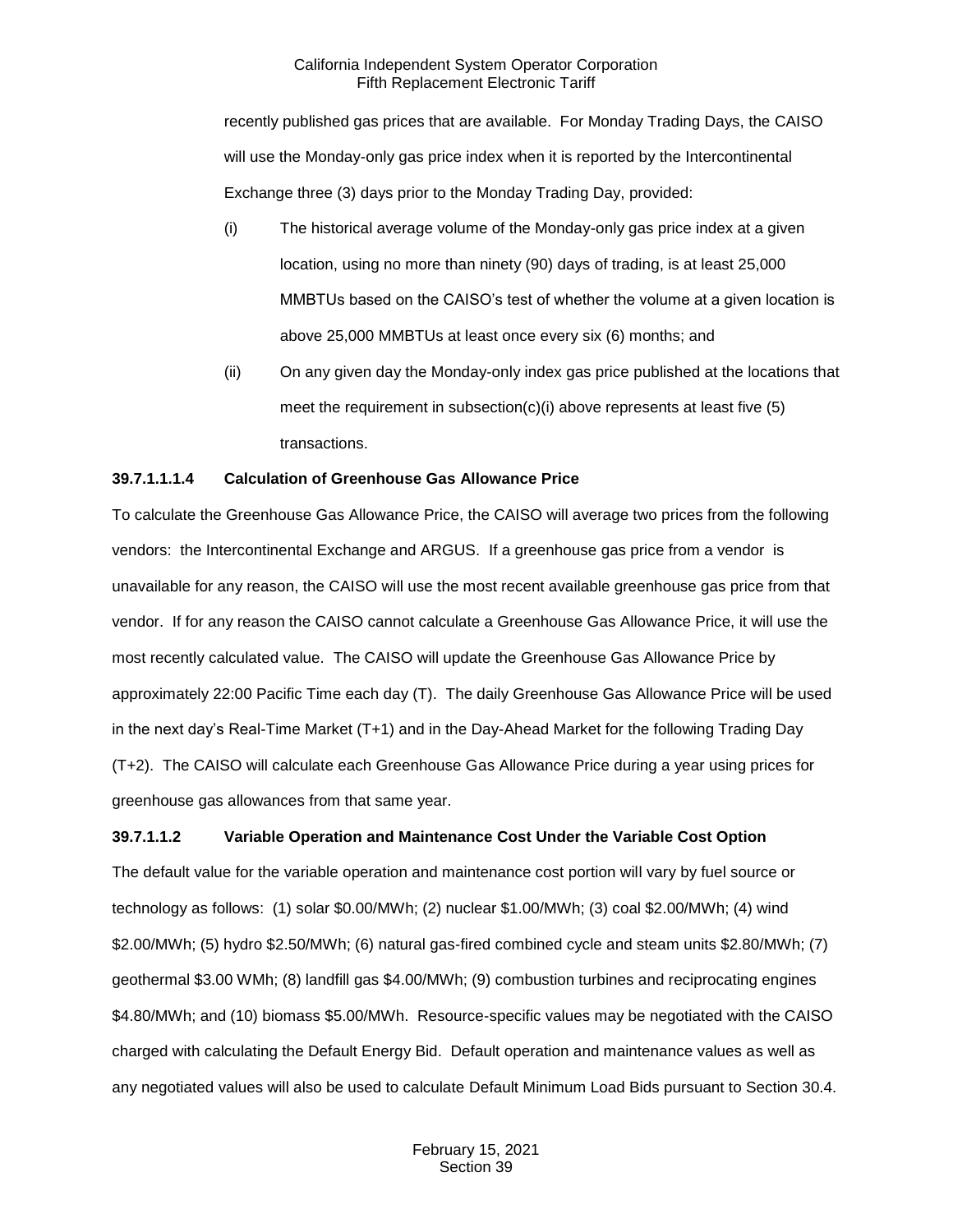## **39.7.1.1.3 Variable Energy Opportunity Costs Under the Variable Cost Option**

The CAISO will determine eligibility for Variable Energy Opportunity Costs for Use-Limited Resources pursuant to Section 30.4.6.

## **39.7.1.2 LMP Option**

The CAISO will calculate the LMP Option for the Default Energy Bid as a weighted average of the lowest quartile of LMPs at the Generating Unit PNode in periods when the unit was Dispatched during the preceding ninety (90) day period for which LMPs that have passed the price validation and correction process set forth in Section 35 are available. The weighted average will be calculated based on the quantities Dispatched within each segment of the Default Energy Bid curve. Each Bid segment created under the LMP Option for Default Energy Bids will be subject to a feasibility test, as set forth in a Business Practice Manual, to determine whether there are a sufficient number of data points to allow for the calculation of an LMP based Default Energy Bid. The feasibility test is designed to avoid excessive volatility of the Default Energy Bid under the LMP Option that could result when calculated based on a relatively small number of prices.

## **39.7.1.3 Negotiated Rate Option**

## **39.7.1.3.1 Submission Process**

Scheduling Coordinators that elect the Negotiated Rate Option for the Default Energy Bid shall submit a proposed Default Energy Bid along with supporting information and documentation as described in a BPM. Within ten (10) Business Days of receipt, the CAISO will provide a written response. If the CAISO accepts the proposed Default Energy Bid, it will generally become effective within eleven (11) Business Days from the date of acceptance by the CAISO and remain in effect until: (1) the Default Energy Bid is modified by FERC; (2) the Default Energy Bid is modified by mutual agreement of the CAISO and the Scheduling Coordinator; or (3) the Default Energy Bid expires, is terminated or is modified pursuant to any agreed upon term or condition or pertinent FERC order.

If the CAISO does not accept the proposed Default Energy Bid, the CAISO and the Scheduling Coordinator shall enter a period of good faith negotiations that terminates sixty (60) days following the date of submission of a proposed Default Energy Bid by a Scheduling Coordinator. If at any time during this period, the CAISO and the Scheduling Coordinator agree upon the Default Energy Bid, it will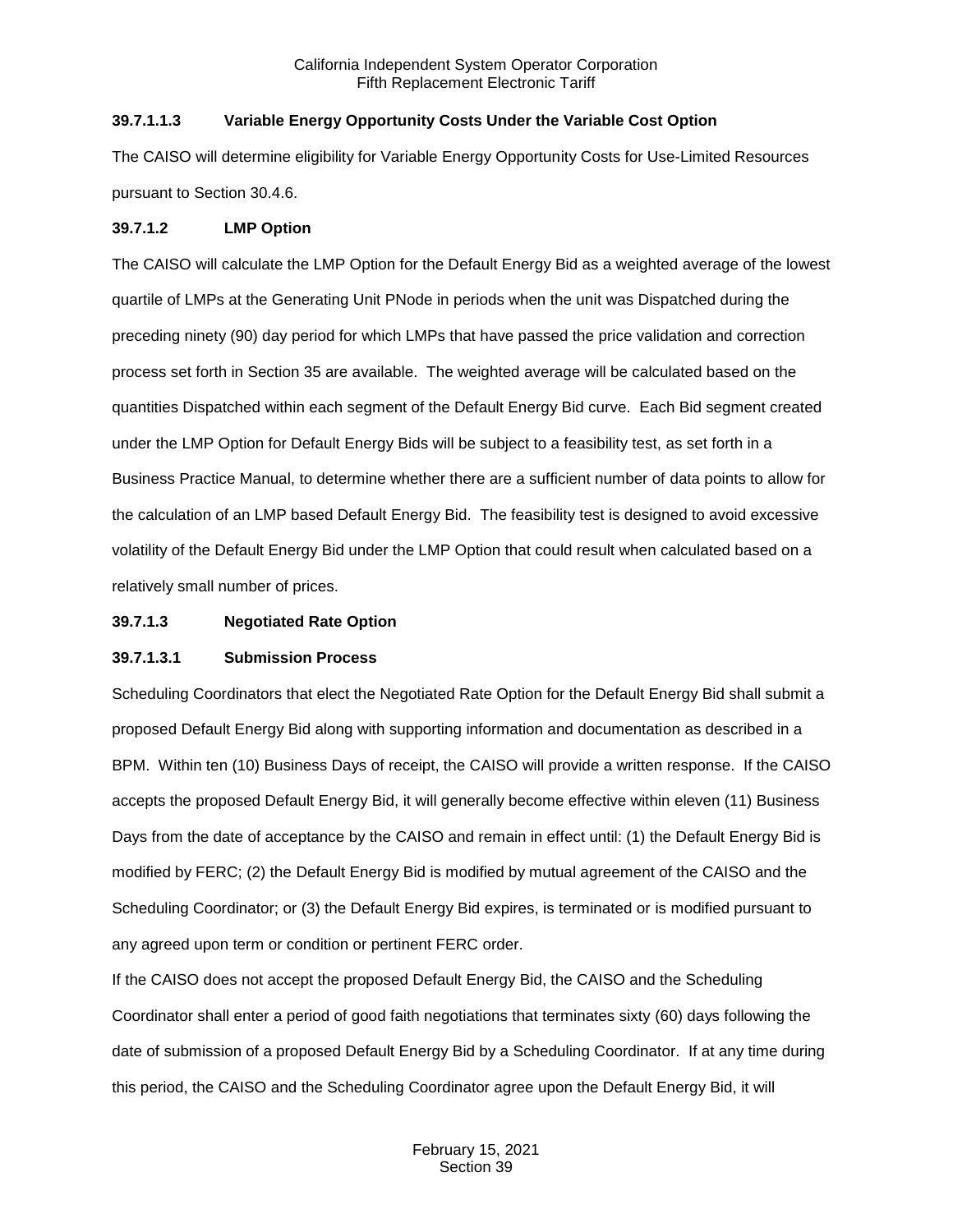generally become effective within eleven (11) Business Days of the date of agreement and remain in effect until: (1) the Default Energy Bid is modified by FERC; (2) the Default Energy Bid is modified by mutual agreement of the CAISO and the Scheduling Coordinator; or (3) the Default Energy Bid expires, is terminated or is modified pursuant to any agreed upon term or condition or pertinent FERC order. If by the end of the sixty (60)-day period the CAISO and the Scheduling Coordinator fail to agree on the Default Energy Bid to be used under the Negotiated Rate Option, the Scheduling Coordinator has the right to file a proposed Default Energy Bid with FERC pursuant to Section 205 of the Federal Power Act. During the sixty (60)-day period following the submission of a proposed negotiated Default Energy Bid by a Scheduling Coordinator, and pending FERC's acceptance in cases where the CAISO fails to agree on the Default Energy Bid for use under the Negotiated Rate Option and the Scheduling Coordinator filed a proposed Default Energy Bid with FERC pursuant to Section 205 of the Federal Power Act, the Scheduling Coordinator has the option of electing to use any of the other options available pursuant to Section 39.7. If the Scheduling Coordinator does not elect to use any of the other options available pursuant to Section 39.7, or if sufficient data do not exist to calculate a Default Energy Bid using any of these options, the CAISO may establish a temporary Default Energy Bid as specified in Section 39.7.1.5. Any negotiated Default Energy Bid for a resource that includes an opportunity cost component as of April 1, 2019, will remain in effect, subject to the CAISO's renegotiation rights pursuant to Section 39.7.1.3.2.1, unless the Scheduling Coordinator pursues an Opportunity Cost pursuant to Section 30.4.6.1.2. If a Scheduling Coordinator pursues an Opportunity Cost pursuant to Section 30.4.6.1.2, the Scheduling Coordinator must either elect the Variable Cost Default Energy Bid or the CAISO will renegotiate the negotiated Default Energy Bid to, at a minimum, utilize the Variable Energy Opportunity Cost as a component of the negotiated Default Energy Bid in place of any previously negotiated Opportunity Cost value.

#### **39.7.1.3.2 Negotiated Values and Informational Filings**

## **39.7.1.3.2.1 Renegotiation of Values**

The CAISO may require the renegotiation of any components including adders or interim adders for major maintenance expenses determined pursuant to Sections 30.4.5.1, 30.4.5.2, and 30.4.5.4, any Opportunity Costs negotiated pursuant to Section 30.4.6.3, any Default Energy Bids negotiated pursuant to this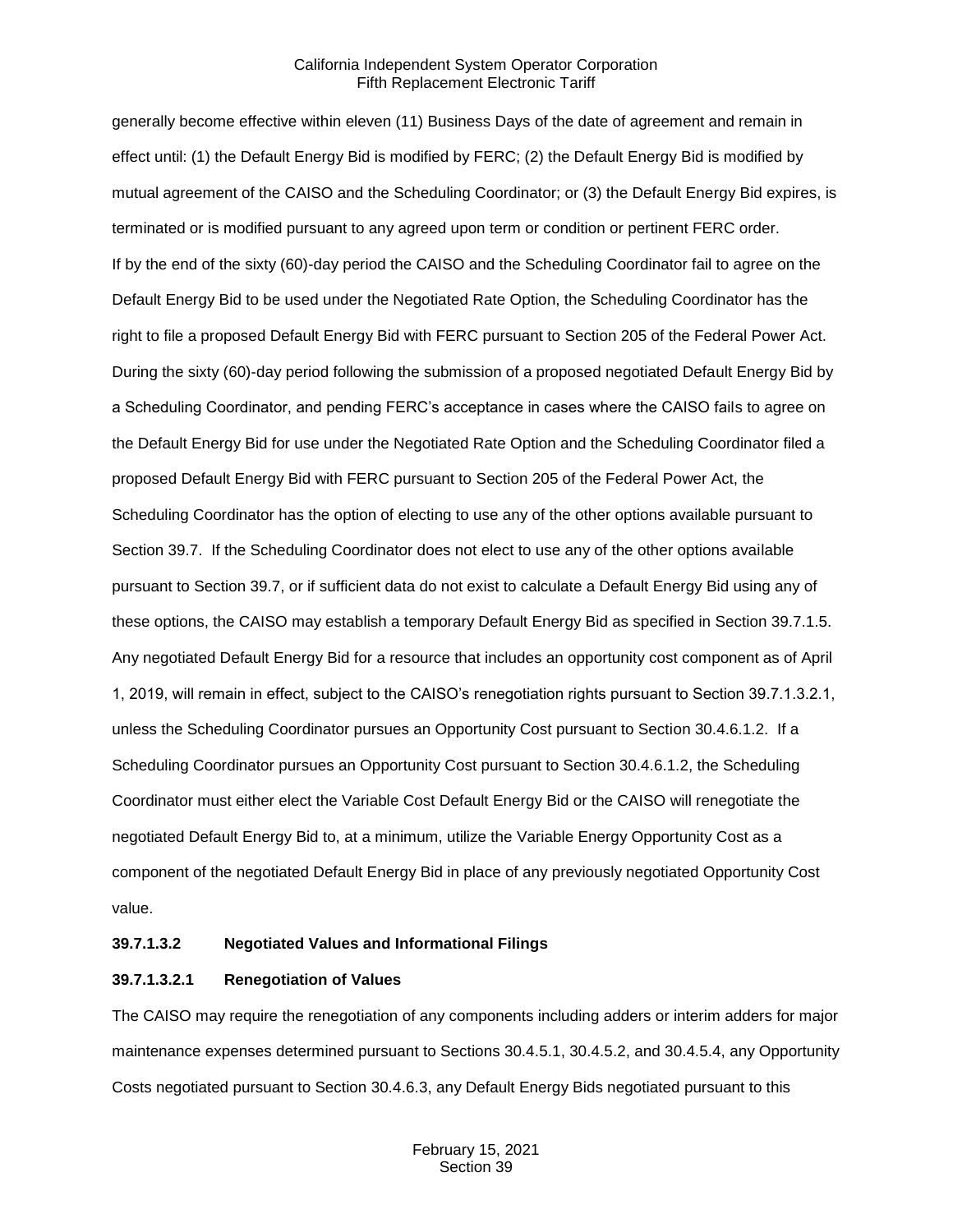Section 39.7.1.3, any temporary Default Energy Bids established pursuant to Section 39.7.1.5, or any custom operation and maintenance adders negotiated pursuant to Section 39.7.1.1.2, that have become outdated, are possibly erroneous, or for which the Scheduling Coordinator has changed. In the renegotiation process, the CAISO may review and propose modifications to such values, and may require the Scheduling Coordinator to provide updated information to support continuation of such values.

## **39.7.1.3.2.2 Informational Filings with FERC**

The CAISO shall make an informational filing with FERC of any adders or interim adders for major maintenance expenses determined pursuant to Sections 30.4.5.1, 30.4.5.2, and 30.4.5.4, any Opportunity Costs calculated pursuant to Section 30.4.6.2 or negotiated pursuant to Section 30.4.6.3, any Default Energy Bids negotiated pursuant to this Section 39.7.1.3, any temporary Default Energy Bids established pursuant to Section 39.7.1.5, or any custom operations and maintenance adders negotiated pursuant to Section 39.7.1.1.2, no later than seven (7) days after the end of the month in which the Default Energy or operations and maintenance values were established.

#### **39.7.1.4 Frequently Mitigated Unit Option**

A Frequently Mitigated Unit that is eligible for a Bid Adder may select a fourth Default Energy Bid option, which is equal to the Variable Cost Option plus the Bid Adder as described in Section 39.7.

## **39.7.1.5 Temporary Default Energy Bid**

If the Scheduling Coordinator does not elect to use any of the other options available pursuant to Section 39.7.1, or if sufficient data do not exist to calculate a Default Energy Bid using any of the available options, the CAISO will first seek to obtain from the Scheduling Coordinator any additional data required for calculating the Default Energy Bid options available pursuant to 39.7.1. If the provision of additional data by a Scheduling Coordinator results in additional or modified Default Energy Bid options pursuant to 39.7.1, the Scheduling Coordinator will have another opportunity to elect one of these options as its temporary Default Energy Bid. If the Scheduling Coordinator does not elect to use any of the options available pursuant to Section 39.7.1, or if sufficient data still do not exist to calculate a Default Energy Bid using any of the available options, the CAISO may establish a temporary Default Energy Bid based on one or more of the following: (1) operating cost data, opportunity cost, and other appropriate input from the Market Participant; (2) the CAISO's estimated operating costs of the Electric Facility, taking the best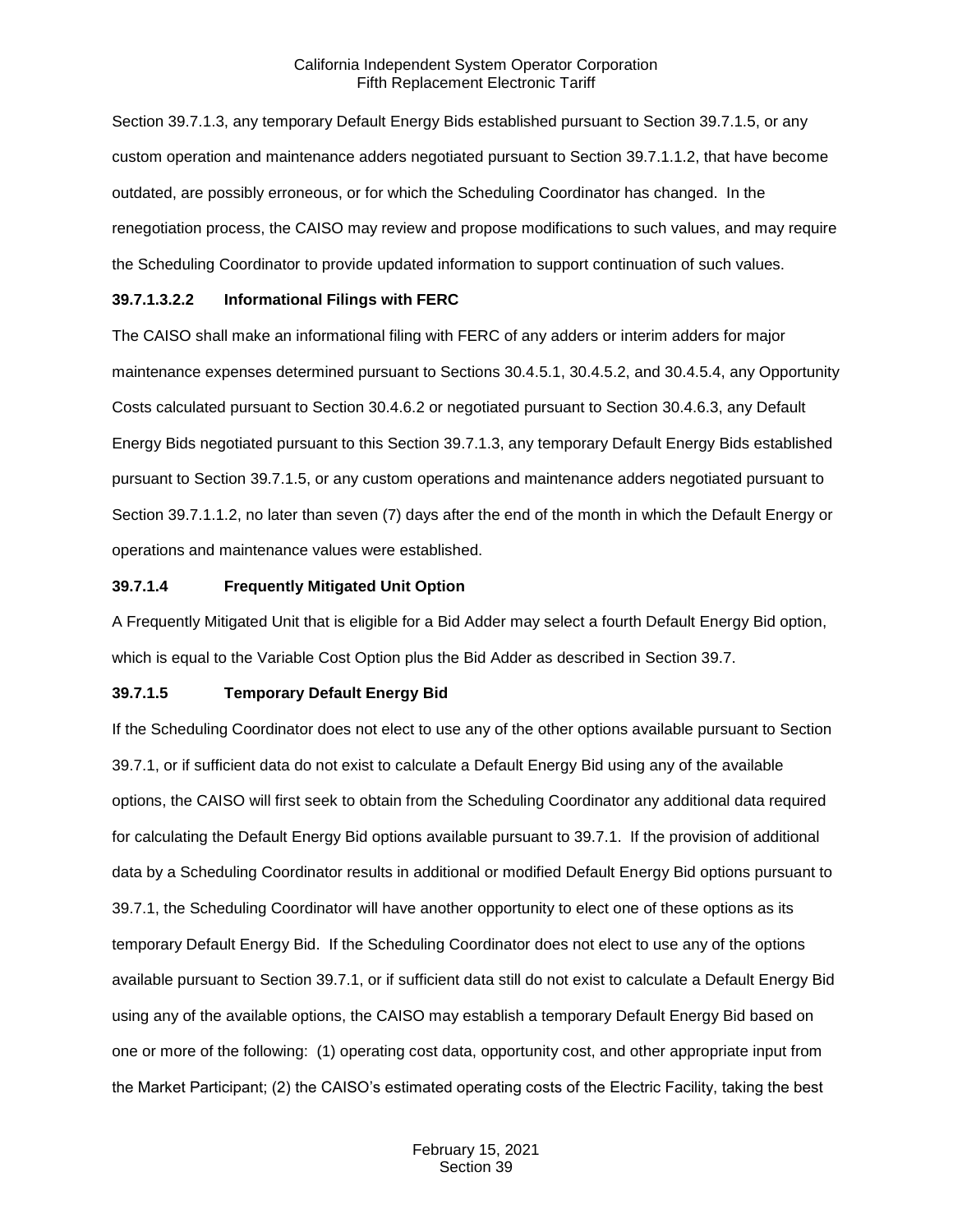information available to the CAISO; (3) an appropriate average of competitive Bids of one or more similar Electric Facilities; or (4) any of the other options for determining a Default Energy Bid for which data are available.

## **39.7.1.6 Default Energy Bids for RMR Resources**

The Scheduling Coordinator for the RMR Resource must rank order its preferences between the Variable Cost Option and the Negotiated Rate Option, which shall be the default rank order if no rank order is specified by the Scheduling Coordinator. These preferences will be used to determine the Default Energy Bids for the capacity for each RMR Resource. RMR Units are not eligible to receive the ten percent adder under the Variable Cost Option pursuant to Section 39.7.1.1 or the Bid Adder pursuant to Section 39.8.

# **39.7.1.7 Hydro Default Energy Bid**

Scheduling Coordinators may request a Hydro Default Energy Bid for a hydroelectric resource with storage capability located in the CAISO Balancing Authority Area or any EIM Entity Balancing Authority Area.

## **39.7.1.7.1 Computation**

For each Trading Day, the CAISO will calculate the Hydro Default Energy Bid as the maximum of the (a) gas floor, (b) short-term component, and (c) long-term/geographic component, which are all calculated as specified below.

## **39.7.1.7.1.1 Gas Floor**

The CAISO will calculate the gas floor as the most recent average heat rate for a typical gas turbine generator obtained from the Energy Information Administration, multiplied by the gas price for the fuel region applicable to the location of the hydroelectric resource, multiplied by 1.1.

## **39.7.1.7.1.2 Short-Term Component**

The CAISO will calculate the short-term component as 1.4 multiplied by the maximum of:

- (a) the day-ahead peak price at the applicable electric pricing hub;
- (b) the on-peak balance of the month on peak futures price for the current month at the applicable electric pricing hub; and
- (c) the on-peak monthly index on peak futures price at the applicable electric pricing hub for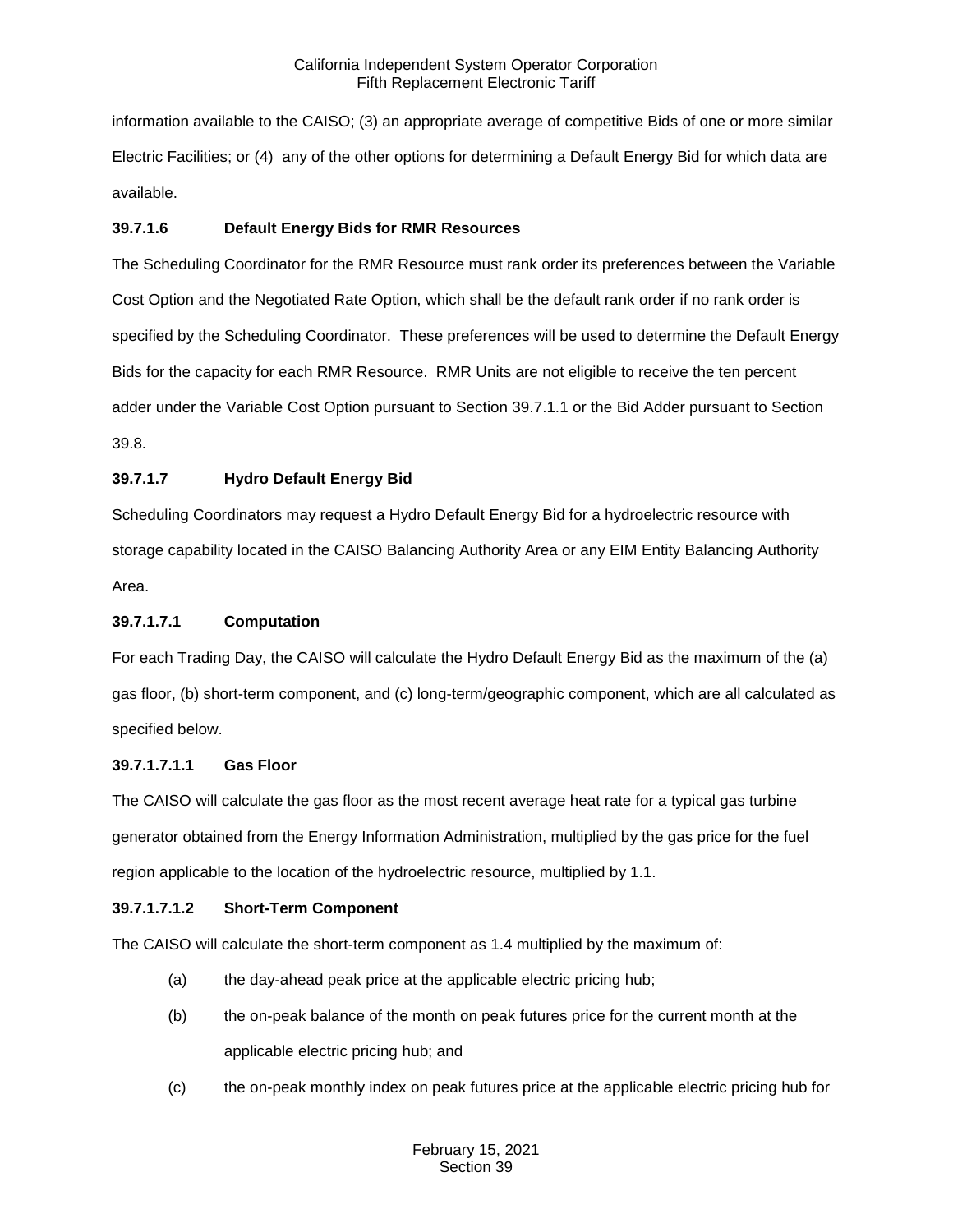one (1) month after the current month.

# **39.7.1.7.1.3 Long-Term/Geographic Component**

A Scheduling Coordinator may request that the long-term/geographic component be calculated based on multiple electric pricing hubs in addition to the default electric pricing hub consistent with Section 39.7.1.7.2.1. The CAISO will calculate the long-term/geographic component as 1.1 multiplied by the maximum of:

- (a) the day-ahead on-peak price at the applicable electric pricing hub(s);
- (b) the on-peak balance of the month futures prices for the current month at the applicable electric pricing hub(s); and
- (c) the on-peak monthly index futures price at the applicable electric pricing hub(s) for all future months up to the maximum storage horizon after the current month.

# **39.7.1.7.2 Requirements**

As part of its request for a Hydro Default Energy Bid, the Scheduling Coordinator must submit to the CAISO:

(a) Annually, for each month of the upcoming year and for each electric pricing hub requested that is not the default electric pricing hub, the Scheduling Coordinator must (1) demonstrate that it holds firm transmission rights to enable delivery from the hydroelectric resource's default market region to the requested electric pricing hub or to a delivery point that is similarly priced location; or (2) provide documentation that supports a historical practice of acquiring monthly firm transmission rights to the requested electric pricing hub(s) or similarly priced location. Scheduling Coordinators may demonstrate transmission rights to multiple locations and, based on the CAISO's evaluation of such information, the CAISO may include multiple electric pricing hubs, in addition to the default electric pricing hubs, in the long-term/geographic component of the Hydro Default Energy Bid for the affected resources. The Scheduling Coordinator will attest through its submission that it reasonably expects it will be able to use the demonstrated transmission rights to deliver incremental sales from the hydroelectric resource because the rights are not fully committed and that there is an actual opportunity to use these rights. If the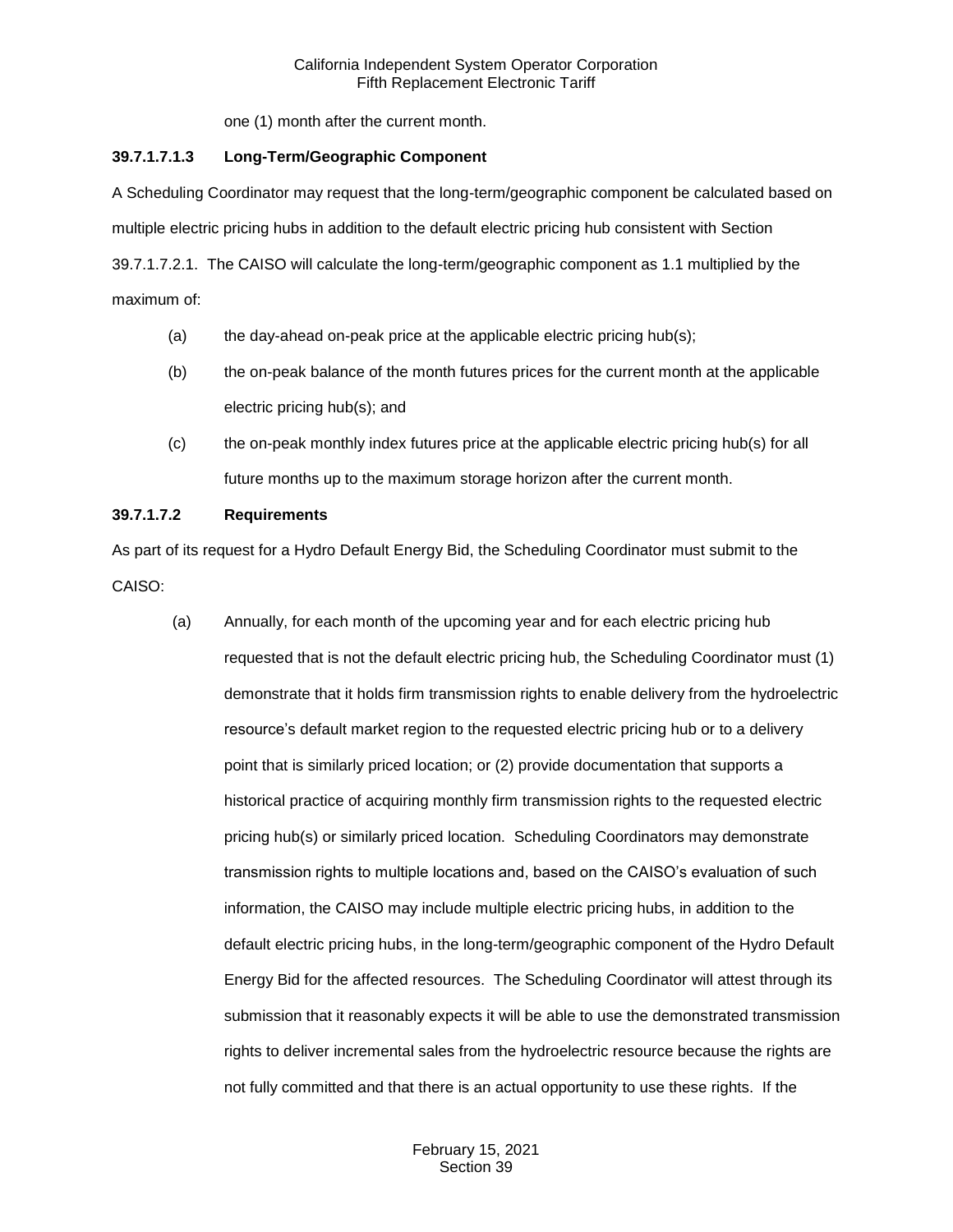CAISO includes multiple electric pricing hubs in the long-term/geographic component, the Hydro Default Energy Bid calculation will use the maximum of the electric price indices published for each electric pricing hub as determined for each Trading Day. On Trading Days for which there are no relevant published electric price indices at an electric pricing hub, the CAISO will use the most recently published index for the applicable electric pricing hub.

- (b) For resources that Scheduling Coordinators demonstrate a quantity of firm transmission rights to a requested electric pricing hub or similarly priced location that is less than the hydro resource's capacity, the CAISO will include the requested electric pricing hub up to the quantity demonstrated transmission rights, and apply a proportional weighting of the resource's transmission rights to calculate a weighted average of those bilateral electric pricing hub prices when calculating the value of the long-term/geographic component of the Hydro Default Energy Bid.
- (c) In the absence of supporting transmission rights information when calculating the Hydro Default Energy Bid, the CAISO will revert to the default bilateral electric pricing hub specified in Section 39.7.1.7.3.
- (d) If during the term of the annual period the Scheduling Coordinator no longer has the firm annual transmission rights previously demonstrated, or can no longer continue a historical practice of acquiring monthly firm transmission rights, the Scheduling Coordinator must inform the CAISO within five (5) Business Days of no longer holding such firm transmission rights.
- (e) The CAISO may audit the Scheduling Coordinator and request additional information in support of the Scheduling Coordinator's assertions.
- (f) If the CAISO determines the Scheduling Coordinator has submitted inaccurate information, the CAISO may revert the resource to the default electric pricing hubs as specified in Section 39.7.1.7.3.

## **39.7.1.7.2.2 Maximum Storage Horizon**

The maximum hydroelectric resource storage horizon submitted by the Scheduling Coordinator must: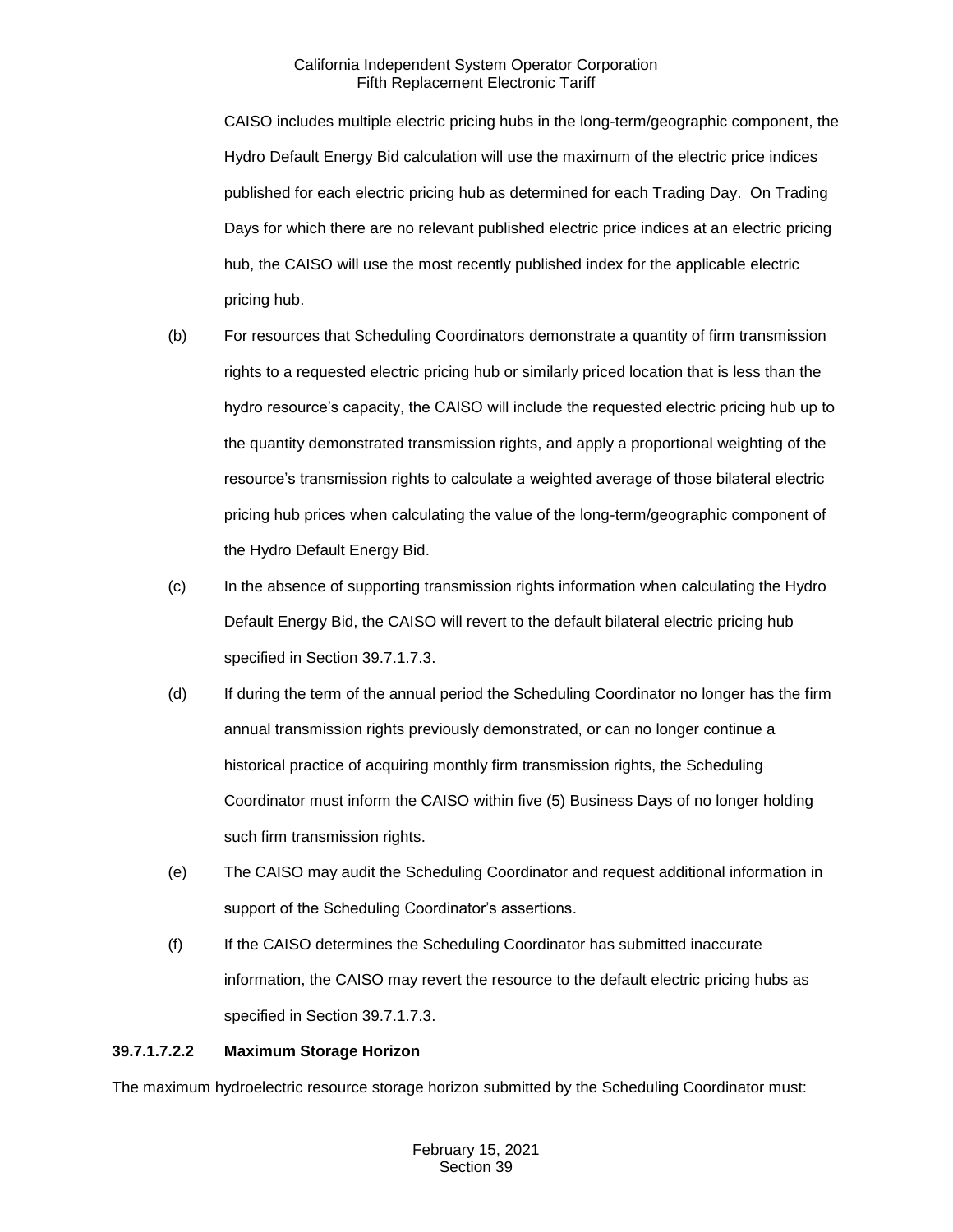- (a) Reflect the typical storage duration of a hydroelectric resource's reservoir, defined as the length of time between which the reservoir cycles from a maximum elevation to a new maximum elevation during a hydro cycle. The Scheduling Coordinator shall compute the reservoir's cycling time based on multiple years of reservoir elevation data.
- (b) Be supported by (1) a written attestation by a representative who has the authority to bind the company stating that the value submitted to the CAISO as the maximum storage horizon is consistent with the requirements specified in Section 39.7.1.7.2.2 (a); or (2) corroborating information submitted to the CAISO, which may include several years of historic reservoir levels for the specific hydroelectric resource and regulatory filings related to the operations of the hydroelectric resource.

## **39.7.1.7.3 Default Electric Pricing Hubs**

The default electric pricing hubs will be as specified in the Business Practice Manuals, which will also include a process for modifying or adding electric pricing hubs to the list of default electric pricing hubs.

#### <span id="page-18-0"></span>**39.7.2 Competitive Path Designation**

#### **39.7.2.1 Timing of Assessments**

For the DAM and RTM, the CAISO will make assessments and designations of whether Transmission Constraints are competitive or non-competitive as part of the MPM runs associated with the DAM and RTM, respectively. Only binding Transmission Constraints determined by the MPM process will be assessed in the applicable market.

#### **39.7.2.2 Criteria**

- (A) Notwithstanding the provisions in Section 39.7.2.2(B), when the CAISO enforces the natural gas constraint pursuant to Section 27.11, the CAISO may deem selected internal constraints to be non-competitive for specific days or hours based on its determination that actual electric supply conditions may be non-competitive due to anticipated electric supply conditions in the Southern California Gas Company and San Diego Gas & Electric Company gas regions.
- (B) Subject to Section 39.7.3, for the DAM and RTM, a Transmission Constraint will be noncompetitive only if the Transmission Constraint fails the dynamic competitive path assessment pursuant to this Section 39.7.2.2.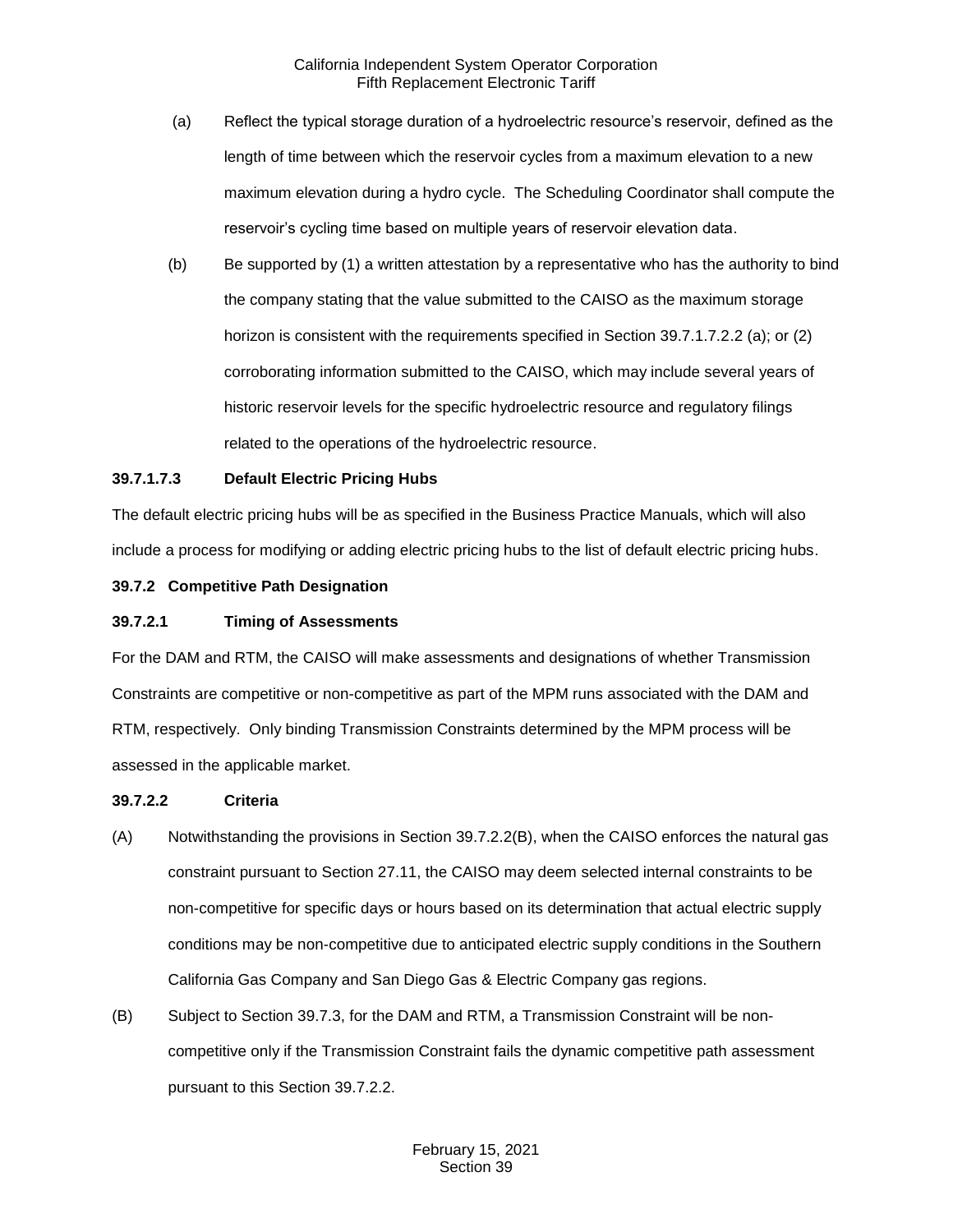- (a) Transmission Constraints for the DAM As part of the MPM process associated with the DAM, the CAISO will designate a Transmission Constraint for the DAM as noncompetitive when the fringe supply of counter-flow to the Transmission Constraint from all portfolios of suppliers that are not identified as potentially pivotal is less than the demand for counter-flow to the Transmission Constraint. For purposes of determining whether to designate a Transmission Constraint as non-competitive pursuant to this Section 39.7.2.2(a):
	- (i) Counter-flow to the Transmission Constraint means the delivery of Power from a resource to the system load distributed reference bus. If counter-flow to the Transmission Constraint is in the direction opposite to the market flow of Power to the Transmission Constraint, the counter-flow to the Transmission Constraint is calculated as the shift factor multiplied by the resource's scheduled Power. Otherwise, counter-flow to the Transmission Constraint is zero.
	- (ii) Fringe supply of counter-flow to the Transmission Constraint means all available capacity from internal resources not controlled by the identified potentially pivotal suppliers and all internal Virtual Supply Awards not controlled by the identified potentially pivotal suppliers that provide counter-flow to the Transmission Constraint. Available capacity reflects the highest capacity of a resource's Energy Bid adjusted for Self-Provided Ancillary Services and derates.
	- (iii) Demand for counter-flow to the Transmission Constraint means all internal dispatched Supply and Virtual Supply Awards that provide counter-flow to the Transmission Constraint.
	- (iv) Potentially pivotal suppliers mean the three (3) portfolios of net sellers that control the largest quantity of counter-flow supply to the Transmission Constraint.
	- (v) Portfolio means the effective available internal generation capacity under the control of the Scheduling Coordinator and/or Affiliate determined pursuant to Section 4.5.1.1.12 and all effective internal Virtual Supply Awards of the Scheduling Coordinator and/or Affiliate. Effectiveness in supplying counter-flow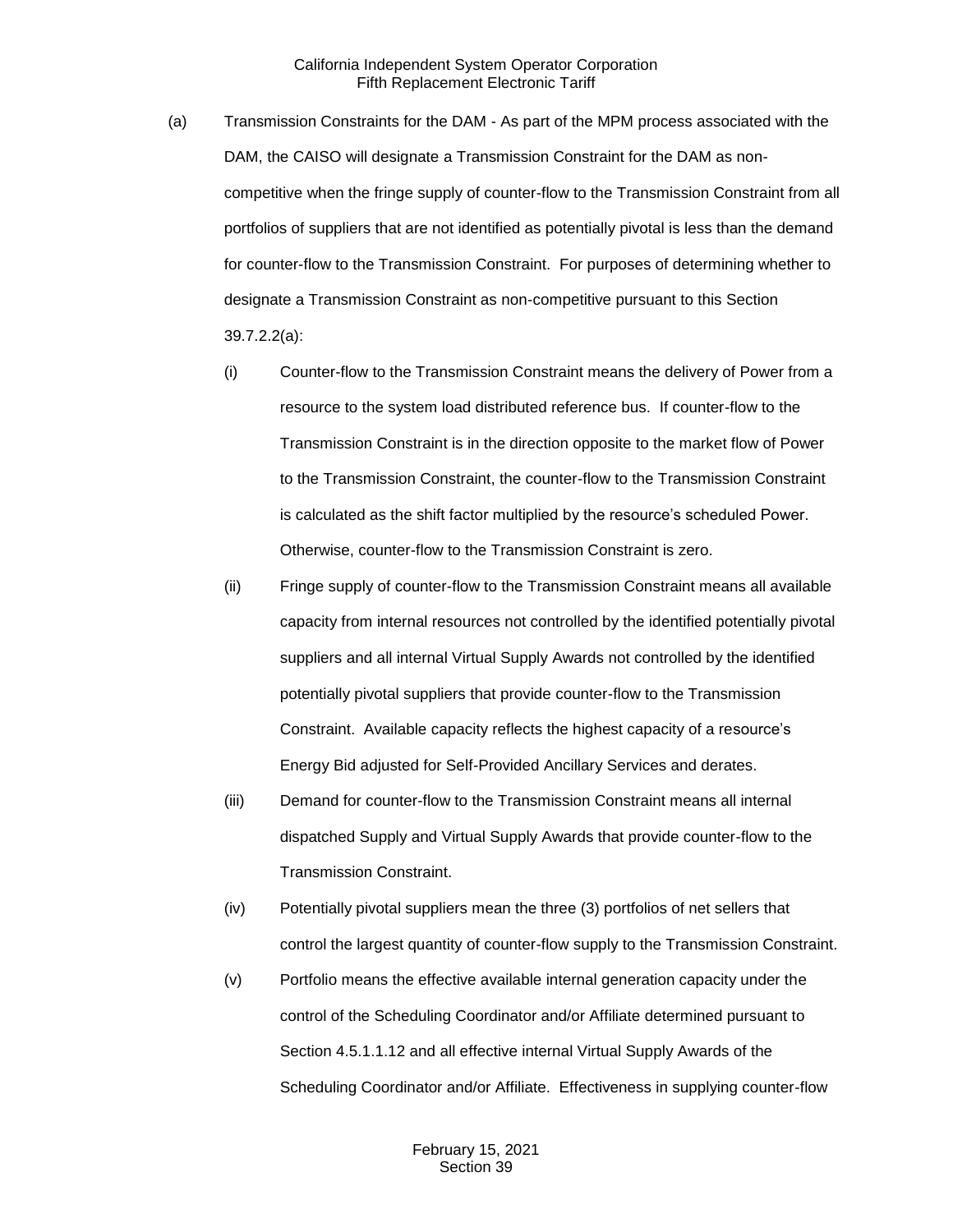is determined by scaling generation capacity and/or Virtual Supply Awards by the shift factor from that location to the Transmission Constraint being tested.

- (vi) A portfolio of a net seller means any portfolio that is not a portfolio of a net buyer. A portfolio of a net buyer means a portfolio for which the average daily net value of Measured Demand minus Supply over a twelve (12) month period is positive. The average daily net value is determined for each portfolio by subtracting, for each Trading Day, Supply from Measured Demand and then averaging the daily value for all Trading Days over the twelve (12) month period. The CAISO will calculate whether portfolios are portfolios of net buyers in the third month of each calendar quarter and the calculations will go into effect at the start of the next calendar quarter. The twelve (12) month period used in this calculation will be the most recent twelve (12) month period for which data is available. The specific mathematical formula used to perform this calculation will be set forth in a Business Practice Manual. Market Participants without physical resources will be deemed to be net sellers for purposes of this Section 39.7.2.2(a)(vi).
- (vii) In determining which Scheduling Coordinators and/or Affiliates control the resources in the three (3) identified portfolios, the CAISO will include resources and Virtual Supply Awards directly associated with all Scheduling Coordinator ID Codes associated with the Scheduling Coordinators and/or Affiliates, as well as all resources that the Scheduling Coordinators and/or Affiliates control pursuant to Resource Control Agreements registered with the CAISO as set forth Section 4.5.1.1.13. Resources identified pursuant to Resource Control Agreements will only be assigned to the portfolio of the Scheduling Coordinator that has control of the resource or whose Affiliate has control of the resource pursuant to the Resource Control Agreements.
- (b) Transmission Constraints for the RTM As part of the MPM processes associated with the RTM, the CAISO will designate a Transmission Constraint for the RTM as noncompetitive when the sum of the supply of counter-flow from all portfolios of potentially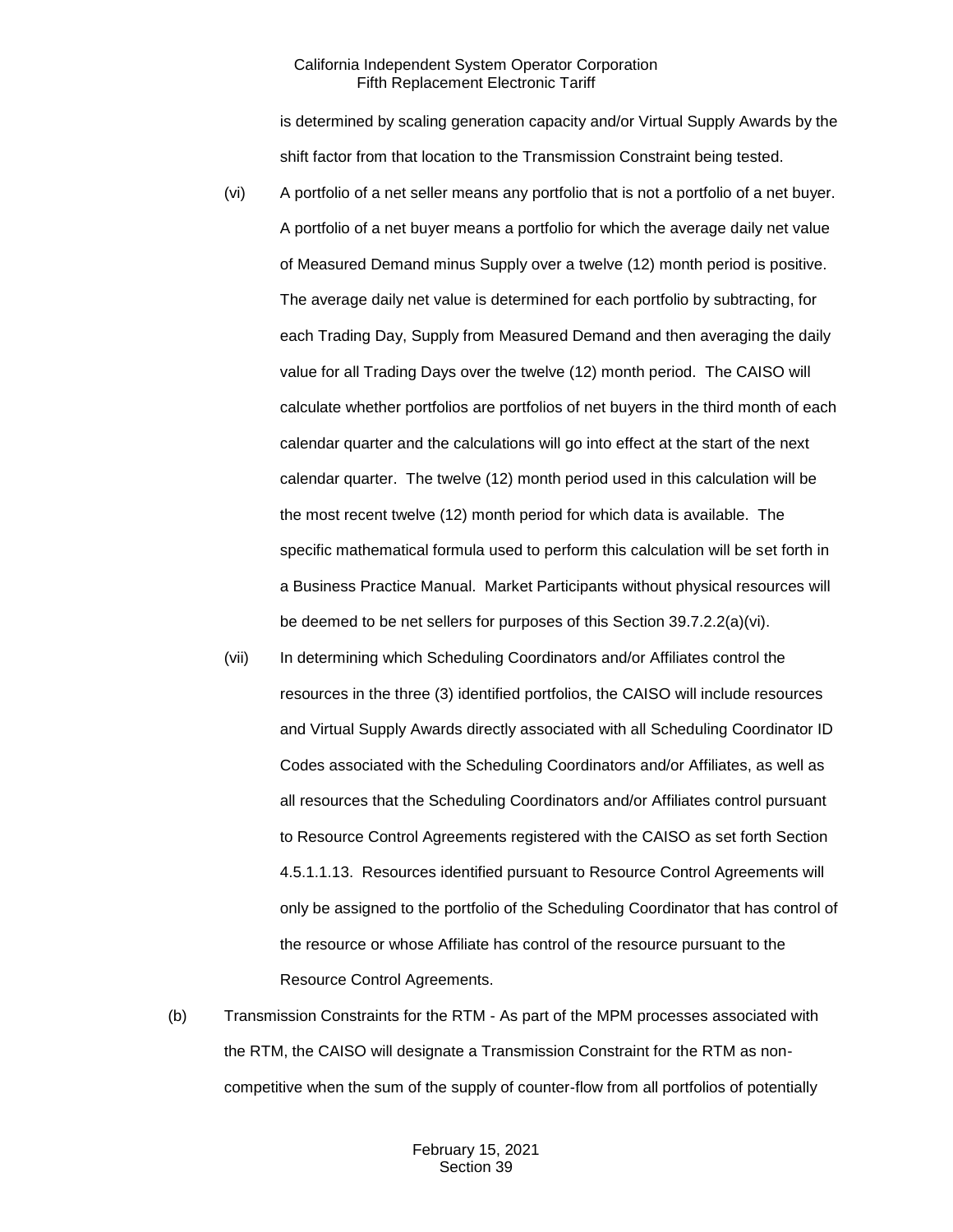pivotal suppliers to the Transmission Constraint and the fringe supply of counter-flow to the Transmission Constraint from all portfolios of suppliers that are not identified as potentially pivotal is less than the demand for counter-flow to the Transmission Constraint. For purposes of determining whether to designate a Transmission Constraint as non-competitive pursuant to this Section 39.7.2.2(b):

- (i) Counter-flow to the Transmission Constraint has the meaning set forth in Section 39.7.2.2(a)(i).
- (ii) Supply of counter-flow from all portfolios of potentially pivotal suppliers to the Transmission Constraint means the minimum available capacity from internal resources controlled by the identified potentially pivotal suppliers that provide counter-flow to the Transmission Constraint. The minimum available capacity for the current market interval will reflect the greatest amount of capacity that can be physically withheld. The minimum available capacity is the lowest output level the resource could achieve in the current market interval given its dispatch in the last market interval and limiting factors including Minimum Load, Ramp Rate, Self-Provided Ancillary Services, Ancillary Service Awards (in the Real-Time Market only), and derates.
- (iii) Potentially pivotal suppliers mean the three (3) portfolios of net sellers that control the largest quantity of counter-flow supply to the Transmission Constraint that can be withheld. Counter-flow supply to the Transmission Constraint that can be withheld reflects the difference between the highest capacity and the lowest capacity of a resource's Energy Bid (not taking into account the Ramp Rate of the resource), measured from the Dispatch Operating Point for the resource in the immediately preceding fifteen (15) minute FMM interval or the preceding five (5) minute RTD interval, as applicable (taking into account the Ramp Rate of the resource), adjusted for Self-Provided Ancillary Services and derates in determining whether to designate a Transmission Constraint as noncompetitive for the RTM, or adjusted for Ancillary Service Awards and derates in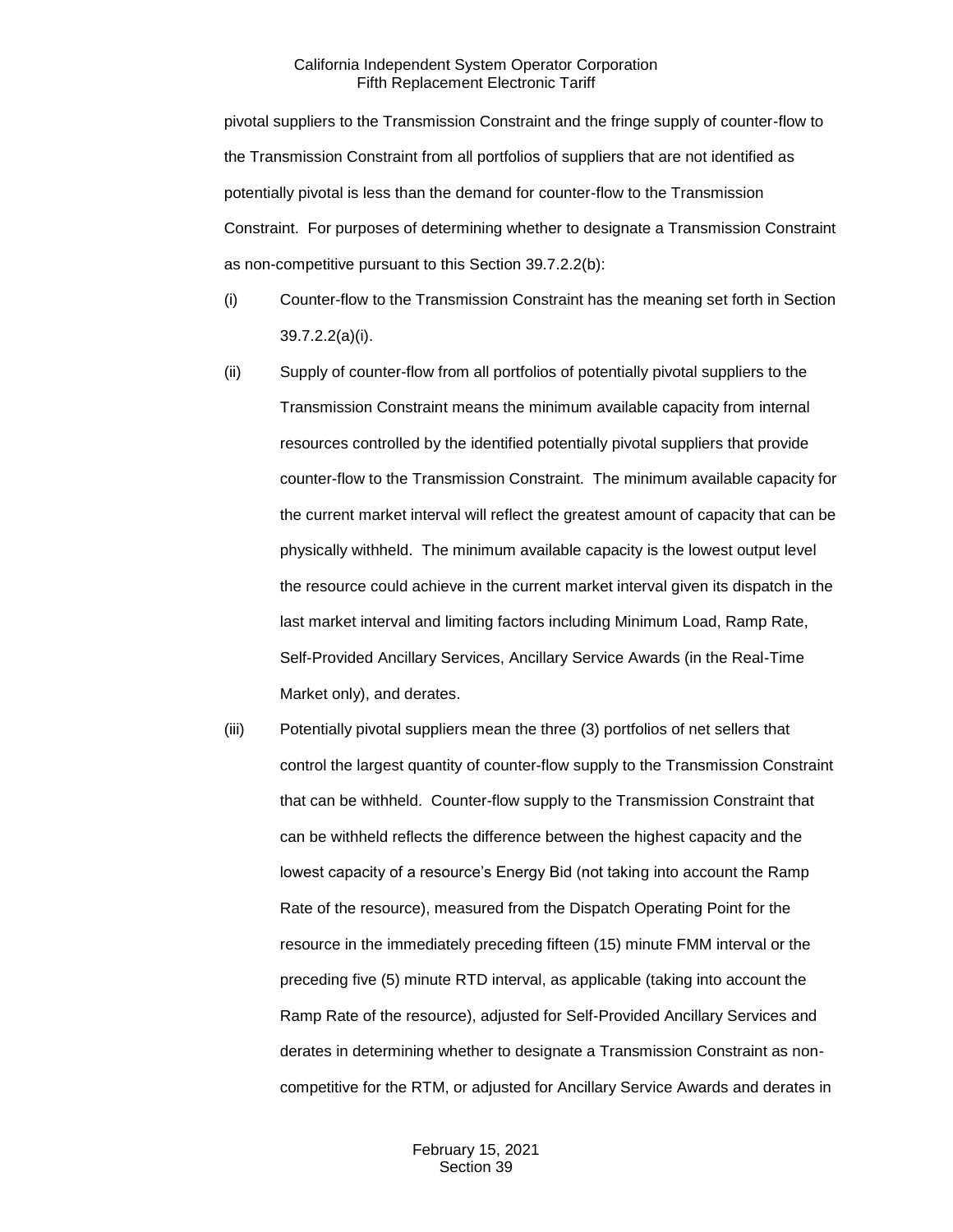determining whether to designate a Transmission Constraint as non-competitive for the RTM. In determining whether to designate a Transmission Constraint as non-competitive for the RTM, counter-flow supply to the Transmission Constraint that can be withheld also reflects the PMin of each Short Start Unit with a Start-Up Time of sixty (60) minutes or less that was off-line in the immediately preceding fifteen (15) minute interval of the FMM. In determining whether to designate a Transmission Constraint as non-competitive for the FMM, counterflow supply to the Transmission Constraint that can be withheld also reflects the PMin of each Short Start Unit with a Start-Up Time of fifteen (15) minutes or less that was off-line in the immediately preceding fifteen (15) minute interval.

- (iv) Portfolio means the effective available internal generation capacity under the control of the Scheduling Coordinator and/or Affiliate determined pursuant to Sections 4.5.1.1.12 and 39.7.2.2(a)(vii). Effectiveness in supplying counter-flow is determined by scaling generation capacity by the shift factor from that location to the Transmission Constraint being tested.
- (v) A portfolio of a net seller has the meaning set forth in Section 39.7.2.2(a)(vi).
- (vi) Fringe supply of counter-flow to the Transmission Constraint means all available capacity from internal resources not controlled by the identified potentially pivotal suppliers that provide counter-flow to the Transmission Constraint. Available capacity reflects the highest capacity of a resource's Energy Bid (not taking into account the Ramp Rate of the resource), measured from the Dispatch Operating Point for the resource in the immediately preceding fifteen (15) minute interval of the FMM or five (5) minute interval of the RTD, as applicable (taking into account the Ramp Rate of the resource), adjusted for Self-Provided Ancillary Services and derates in determining whether to designate a Transmission Constraint as non-competitive for the RTM, or adjusted for Ancillary Service Awards and derates in determining whether to designate a Transmission Constraint as noncompetitive for the RTM.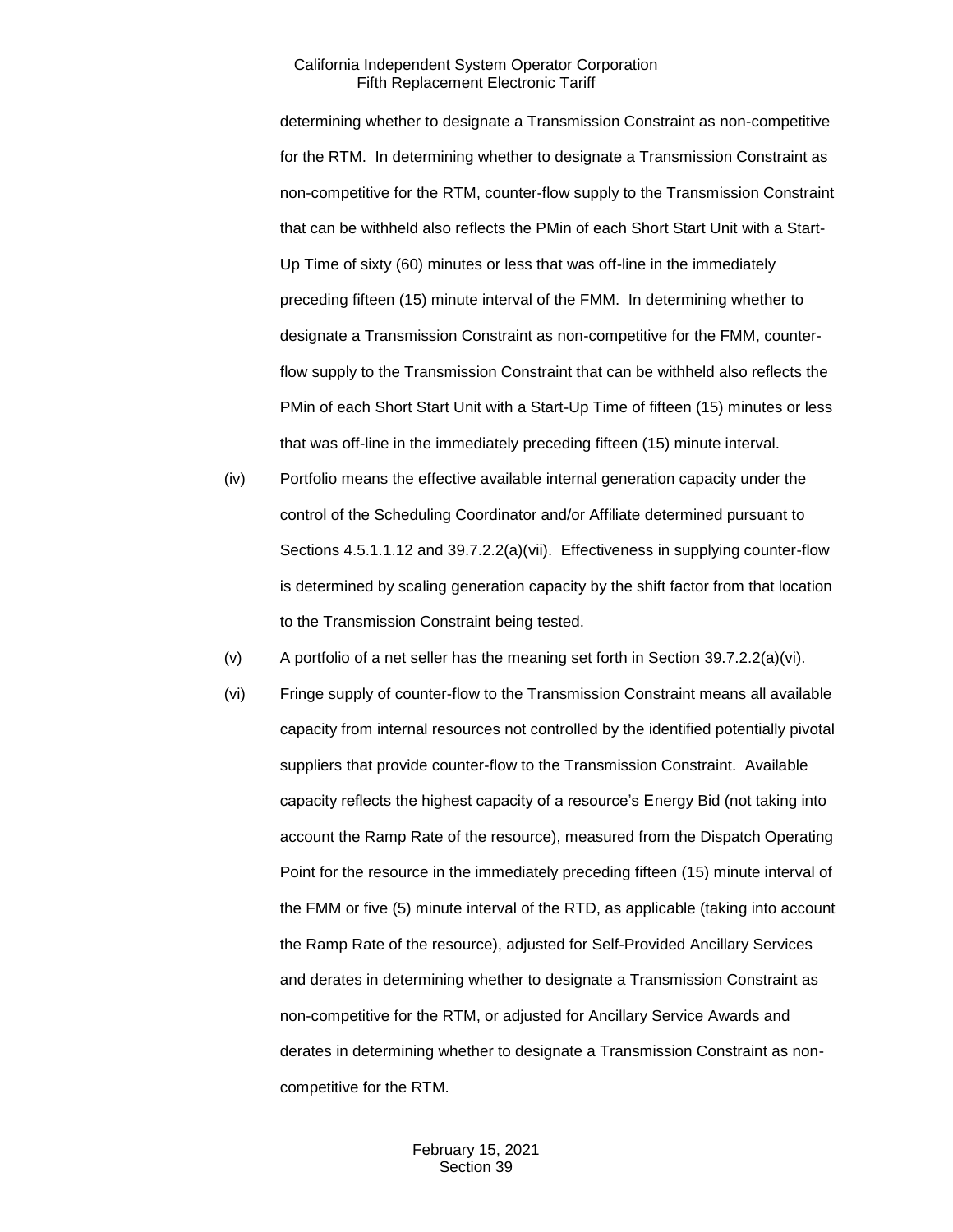(vii) Demand for counter-flow to the Transmission Constraint means all internal dispatched Supply that provides counter-flow to the Transmission Constraint.

#### <span id="page-23-0"></span>**39.7.3 Default Competitive Path Designations**

The CAISO will maintain default competitive path designation sets for the Day-Ahead Market and for the Real-Time Market, which the CAISO will use in order to determine the competitiveness or noncompetitiveness of Transmission Constraints under two circumstances: (1) in the event of a failure of the CAISO Markets software to perform an assessment of whether Transmission Constraints are competitive or non-competitive pursuant to Section 39.7.2; and (2) in order to determine whether Exceptional Dispatches are related to a non-competitive Transmission Constraint for purposes of mitigation of Exceptional Dispatches of resources under Section 39.10(1). Default competitive path designations will be determined pursuant to the methodology set forth in this Section 39.7.3 and will be updated no less frequently than once every seven (7) days. Until the CAISO has developed sufficient information to develop default competitive path designations, the CAISO will continue to utilize the most recent list of competitive path designations determined prior to the effective date of this tariff provision.

# **39.7.3.1 Methodology for Determining Day-Ahead Default Competitive Path Designations for Transmission Constraints other than Path 15 and Path 26 Transmission Constraints**

The CAISO will designate a Transmission Constraint other than the Path 15 Transmission Constraint or the Path 26 Transmission Constraint as competitive for purposes of determining default competitive path designations for the Day-Ahead Market only if both of the following conditions are met:

- (1) Congestion occurred on the Transmission Constraint in ten (10) or more hours of the days for which the Transmission Constraint was tested for competitiveness pursuant to Section 39.7.2; and
- (2) the Transmission Constraint was deemed competitive pursuant to Section 39.7.2 in seventy-five (75) percent or more of the instances in which the Transmission Constraint was binding when tested. These calculations will be made utilizing data from the Day-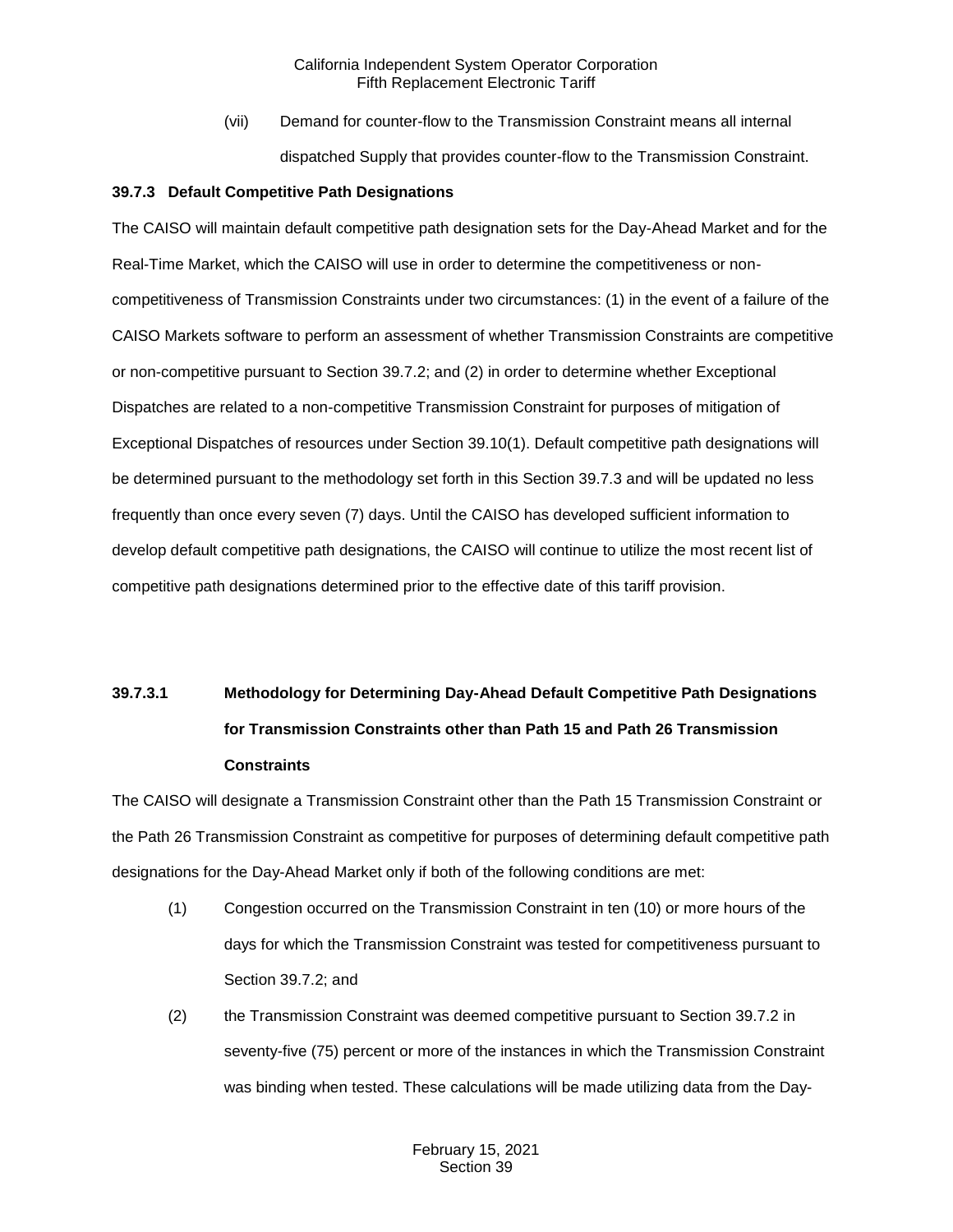Ahead Market for the most recent sixty (60) Trading Days for which data is available. The CAISO will designate a Transmission Constraint other than the Path 15 Transmission Constraint or the Path 26 Transmission Constraint as non-competitive if the CAISO lacks sufficient data to determine whether the occurrences set forth in Sections 39.7.3.1(1) and 39.7.3.1(2) took place on the Transmission Constraint over the sixty (60) Trading Day period.

# **39.7.3.2 Methodology for Determining HASP/RTM Default Competitive Path Designations for Transmission Constraints other than Path 15 and Path 26 Transmission Constraints**

The CAISO will designate a Transmission Constraint other than the Path 15 Transmission Constraint or the Path 26 Transmission Constraint as competitive for purposes of determining default competitive path designations for the HASP/RTM only if both of the following conditions are met:

- (1) Congestion occurred on the Transmission Constraint in ten (10) or more of the hours for which the Transmission Constraint was tested for competitiveness pursuant to Section 39.7.2; and
- (2) the Transmission Constraint was deemed competitive pursuant to Section 39.7.2 in seventy-five (75) percent or more of the instances in which the Transmission Constraint was binding when tested.

These calculations will be made utilizing data from the Real-Time Market for the most recent sixty (60) Trading Days for which data is available. If the Transmission Constraint was binding during any 15 minute interval during an hour, then the Transmission Constraint will be deemed to be binding for the entire hour. If the Transmission Constraint was determined to be non-competitive during any 15-minute interval during an hour, then the Transmission Constraint will be deemed to be non-competitive for the entire hour. The CAISO will designate a Transmission Constraint other than the Path 15 Transmission Constraint or the Path 26 Transmission Constraint as non-competitive if the CAISO lacks sufficient data to determine whether the occurrences set forth in Sections 39.7.3.2(1) and 39.7.3.2(2) took place on the Transmission Constraint over the sixty (60) Trading Day period.

# **39.7.3.3 Methodology for Determining Day-Ahead Competitive Path Designations for Path**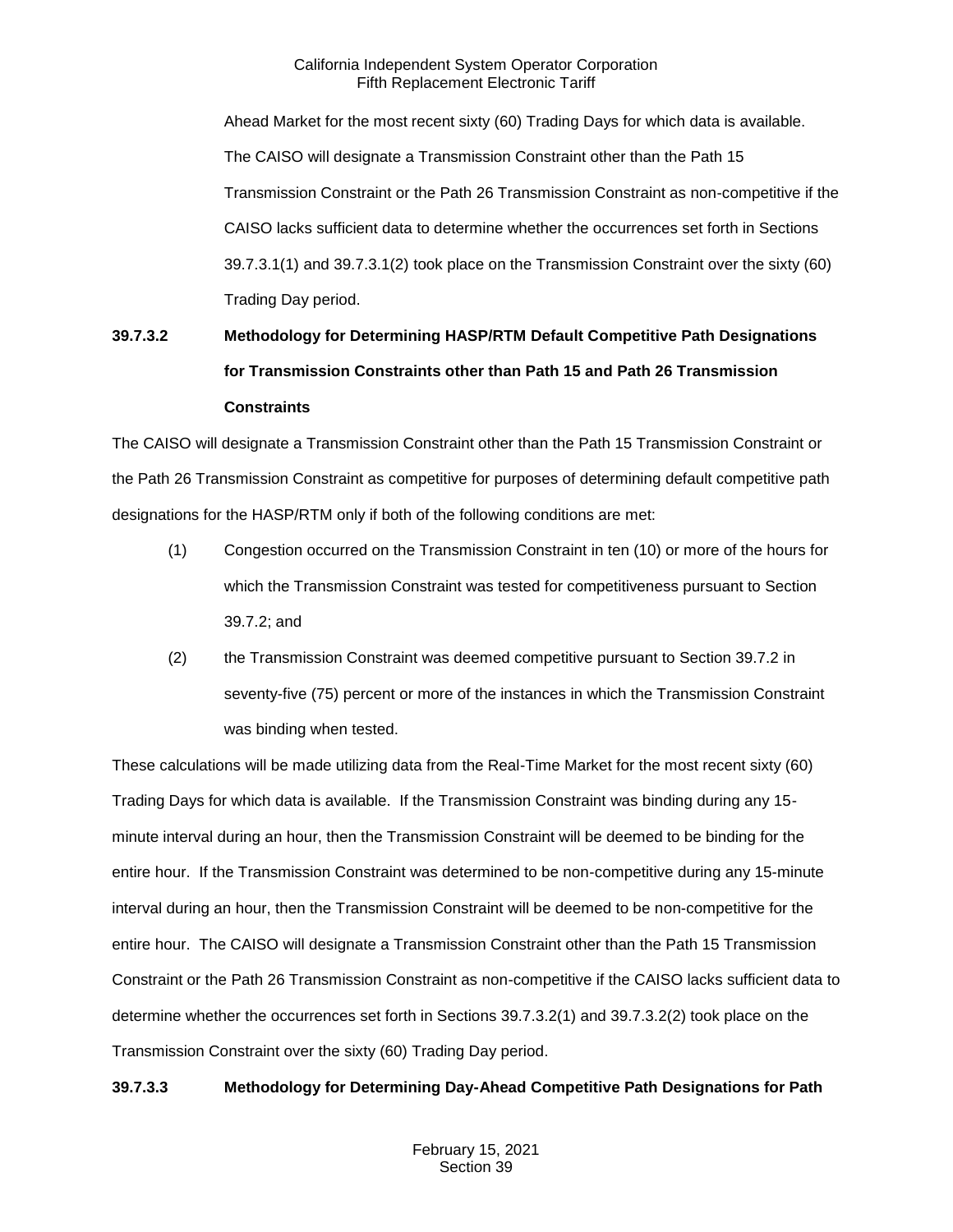#### **15 and Path 26 Transmission Constraints**

The CAISO will designate the Path 15 Transmission Constraint or the Path 26 Transmission Constraint as competitive for purposes of determining default competitive path designations for the Day-Ahead Market unless both of the following conditions are met:

- (1) Congestion occurred on the Transmission Constraint in ten (10) or more hours of the days for which the Transmission Constraint was tested for competitiveness pursuant to Section 39.7.2; and
- (2) the Transmission Constraint was deemed competitive pursuant to Section 39.7.2 in fewer than seventy-five (75) percent of the instances in which the Transmission Constraint was binding when tested.

These calculations will be made utilizing data from the MPM for the Day-Ahead Market for the most recent sixty (60) Trading Days for which data is available. The CAISO will designate the Path 15 Transmission Constraint or the Path 26 Transmission Constraint as competitive if the CAISO lacks sufficient data to determine whether the occurrences set forth in Sections 39.7.3.3(1) and 39.7.3.3(2) took place on the Transmission Constraint over the sixty (60) Trading Day period.

# **39.7.3.4 Methodology for Determining RTM Default Competitive Path Designations for Path 15 and Path 26 Transmission Constraints**

The CAISO will designate the Path 15 Transmission Constraint or the Path 26 Transmission Constraint as competitive for purposes of determining default competitive path designations for the RTM unless both of the following conditions are met:

- (1) Congestion occurred on the Transmission Constraint in ten (10) or more of the hours for which the Transmission Constraint was tested for competitiveness pursuant to Section 39.7.2; and
- (2) the Transmission Constraint was deemed competitive pursuant to Section 39.7.2 in fewer than seventy-five (75) percent of the instances in which the Transmission Constraint was binding when tested.

These calculations will be made utilizing data from the MPM for the Real-Time Market for the most recent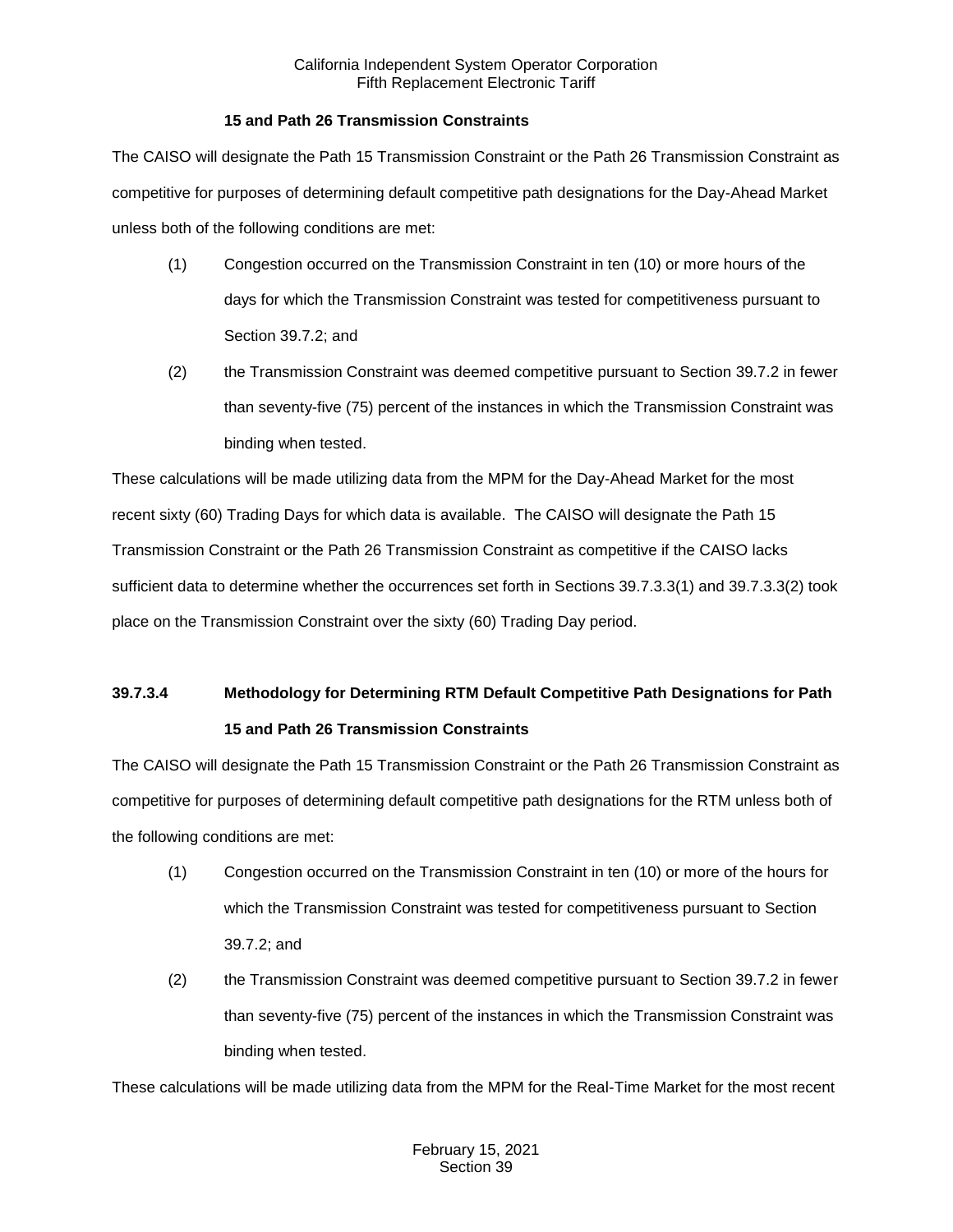sixty (60) Trading Days for which data is available. If the Transmission Constraint was binding during any 15-minute interval during an hour, then the Transmission Constraint will be deemed to be binding for the entire hour. If the Transmission Constraint was determined to be non-competitive during any 15-minute interval during an hour, then the Transmission Constraint will be deemed to be non-competitive for the entire hour. The CAISO will designate the Path 15 Transmission Constraint or the Path 26 Transmission Constraint as competitive if the CAISO lacks sufficient data to determine whether the occurrences set forth in Sections 39.7.3.4(1) and 39.7.3.4(2) took place on the Transmission Constraint over the sixty (60) Trading Day period.

#### <span id="page-26-0"></span>**39.8 Eligibility for Bid Adder**

A Scheduling Coordinator submitting Bids for Generating Units is eligible to have a Bid Adder applied to a Generating Unit for the next operating month if the criteria in Section 39.8.1 are met as determined on a monthly basis in the preceding month.

#### <span id="page-26-1"></span>**39.8.1 Bid Adder Eligibility Criteria**

To receive a Bid Adder, a Generating Unit must: (i) have a Mitigation Frequency that is greater than eighty (80) percent in the previous twelve (12) months; and (ii) must not have a contract to be a Resource Adequacy Resource for its entire Net Qualifying Capacity, or be designated under the CPM for its entire Eligible Capacity, or be subject to an obligation to make capacity available under this CAISO Tariff. If a Generating Unit is designated under the CPM for a portion of its Eligible Capacity, the provisions of this section apply only to the portion of the capacity not designated. Scheduling Coordinators for Generating Units seeking to receive Bid Adders must further agree to be subject to the Frequently Mitigated Unit option for a Default Energy Bid. Run hours are those hours during which a Generating Unit has positive metered output. After the first twelve (12) months from the effective date of this Section, the Mitigation Frequency will be based entirely on a Generating Unit being mitigated under the MPM procedures in Sections 31 and 33.

#### <span id="page-26-2"></span>**39.8.2 New Generating Units**

For new Generating Units, with less than twelve (12) months of operation, determination of eligibility for the Bid Adder will be based on data beginning with the first date the Generating Unit participated in the CAISO Markets through the end date of the period for which the Mitigation Frequency is being calculated.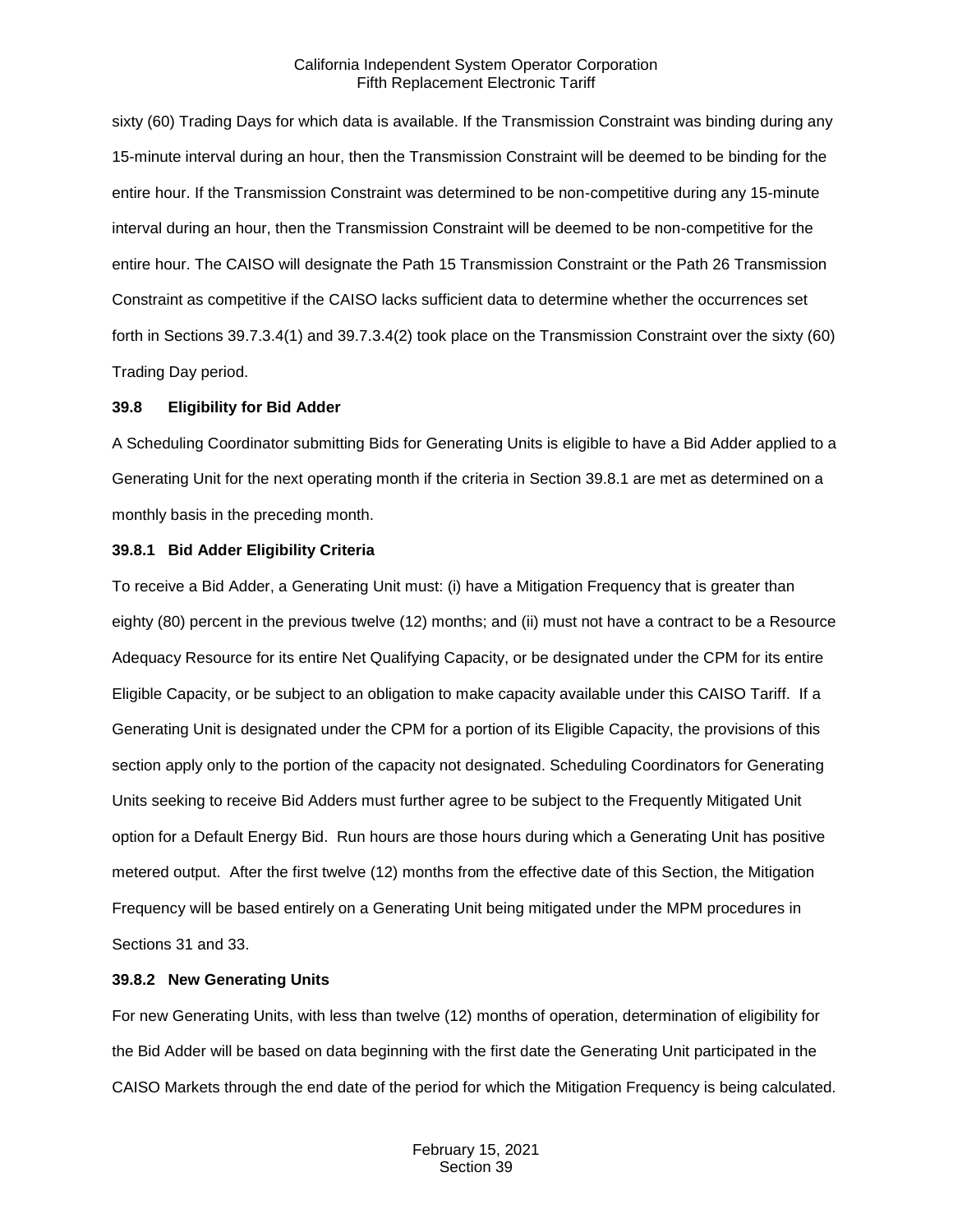The 200 run hour criteria will be pro-rated for the proportion of a twelve (12)-month period that the new Generating Unit submitted effective Bids in the CAISO markets.

#### <span id="page-27-0"></span>**39.8.3 Bid Adder Values**

The value of the Bid Adder will be either: (i) a unit-specific value determined in consultation with the CAISO; or (ii) a default Bid Adder of \$24/MWh. For Generating Units with a portion of their capacity identified as meeting an LSE's Resource Adequacy Requirements, that Generating Unit's Bid Adder value will be reduced by the percent of the Generating Unit's capacity that is identified as meeting an LSE's Resource Adequacy Requirements. The reduced Bid Adder will be applied to that Generating Unit's entire Default Energy Bid Curve.

#### <span id="page-27-1"></span>**39.9 CRR Monitoring and Affiliate Disclosure Requirements**

The CAISO will monitor the CRR holdings and CAISO Markets activity for anomalous market behavior, gaming, or exercise of market power resulting from CRR ownership concentrations that are not aligned with actual transmission usage as a result of secondary market auction outcomes. If the CAISO identifies such behavior it may seek FERC approval to impose position limits on the total number or MW quantity of CRRs that may be held by any single entity and its Affiliates. Each CRR Holder or Candidate CRR Holder must notify the CAISO of any Affiliate that is a CRR Holder, Candidate CRR Holder, or Market Participant, any Affiliate that participates in an organized electricity market in North America, and any guarantor of any such Affiliate.

## <span id="page-27-2"></span>**39.10 Mitigation of Exceptional Dispatches of Resources**

The CAISO shall apply Mitigation Measures to Exceptional Dispatches of resources when such resources are committed or dispatched under Exceptional Dispatch for purposes of: (1) addressing reliability requirements related to non-competitive Transmission Constraints; (2) ramping resources with Ancillary Services Awards or RUC Capacity to a dispatch level that ensures their availability in Real-Time; (3) ramping resources to their Minimum Dispatchable Level in Real-Time; and (4) addressing unit-specific environmental constraints not incorporated into the Full Network Model or the CAISO's market software that affect the dispatch of Generating Units in the Sacramento Delta and are commonly known as "Delta Dispatch".

## <span id="page-27-3"></span>**39.10.1 Measures for Resources Eligible for Supplemental Revenues**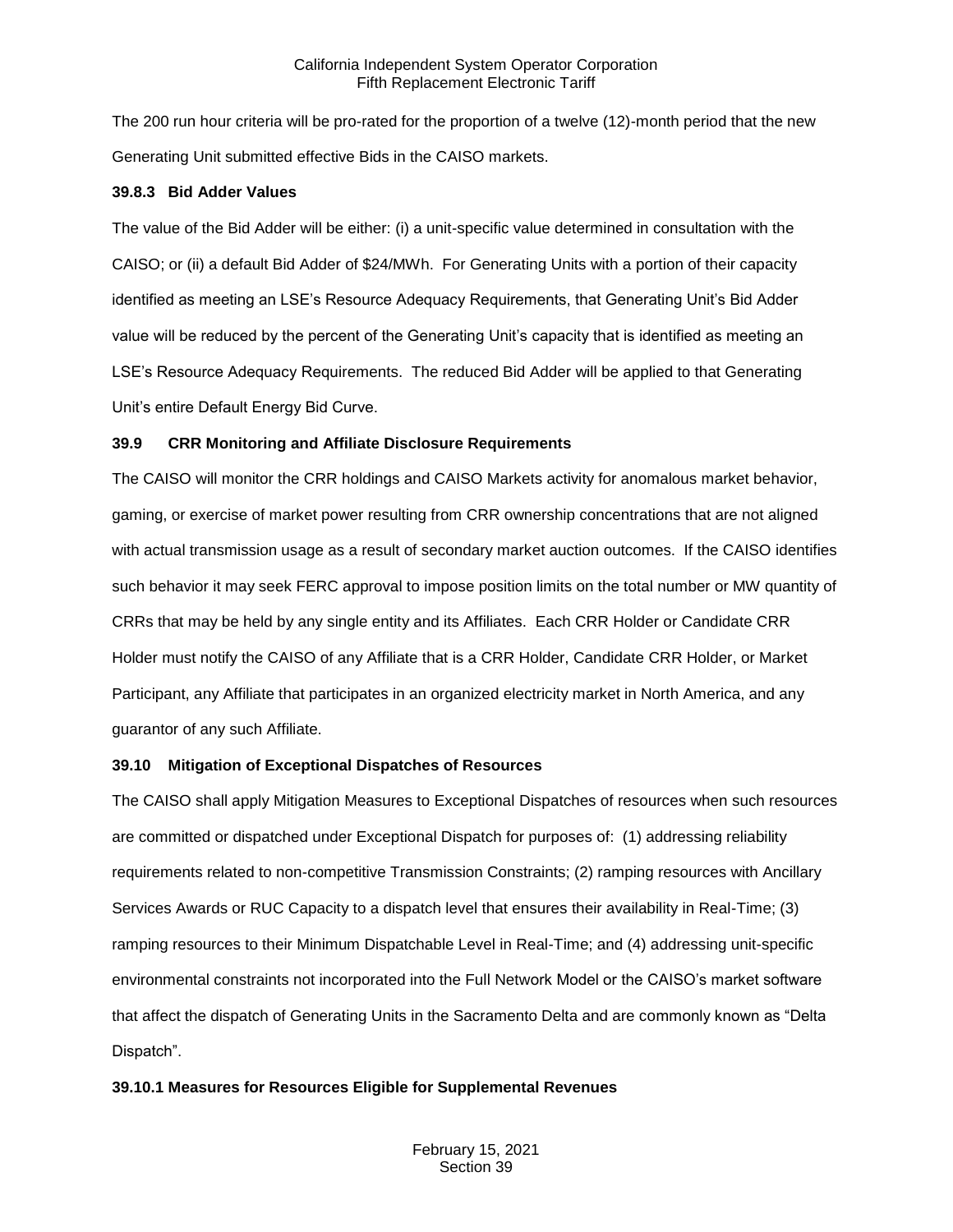In all cases where a resource is subject to Mitigation Measures under Section 39.10, and the resource is eligible for supplemental revenues pursuant to Section 39.10.3, FMM Exceptional Dispatch Energy or RTD Exceptional Dispatch Energy delivered by the resource shall be settled as set forth in either Section 11.5.6.7.1 or Section 11.5.6.7.3, whichever is applicable.

#### <span id="page-28-0"></span>**3.10.2 Resources Not Eligible for Supplemental Revenues**

In all cases where a resource is subject to Mitigation Measures under Section 39.10, and the resource is not eligible for supplemental revenues pursuant to Section 39.10.3, FMM Exceptional Dispatch Energy or RTD Exceptional Dispatch Energy delivered by the resource shall be settled as set forth in either Section 11.5.6.7.2 or Section 11.5.6.7.3, whichever is applicable.

#### <span id="page-28-1"></span>**39.10.3 Eligibility for Supplemental Revenues**

Except as provided in Section 39.10.4, a resource that is committed or dispatched under Exceptional Dispatch shall be eligible for supplemental revenues only during such times that the capacity from the resource dispatched under Exceptional Dispatch is Eligible Capacity, the Eligible Capacity does not have an offer into the applicable CSP, and has declined an Exceptional Dispatch CPM designation offered under Section 43A.2.5.

## <span id="page-28-2"></span>**39.10.4 Limitation on Supplemental Revenues**

Supplemental revenues authorized under this Section 39.10 shall not exceed within a 30-day period (this 30-day period begins on the day of the first Exceptional Dispatch of the resource and re-starts on the day of the first Exceptional Dispatch of the resource following the end of any prior 30-day period) the CPM Soft Offer Cap, for which the resource would be eligible pursuant to Section 43A.7 had its Eligible Capacity been designated as CPM Capacity.

## <span id="page-28-3"></span>**39.10.5 Calculation of Exceptional Dispatch Supplemental Revenues**

The amount of Exceptional Dispatch supplemental revenues accrued by a resource within any 30-day period as defined in Section 39.10.4 shall be a running total of the sum of supplemental revenues received during that 30-day period. The calculation of supplemental revenues accrued by a resource within a 30-day period is based on the higher of (a) the Energy Bid price for the resource minus the Default Energy Bid price for the resource or (b) the relevant FMM or RTD LMP minus the Default Energy